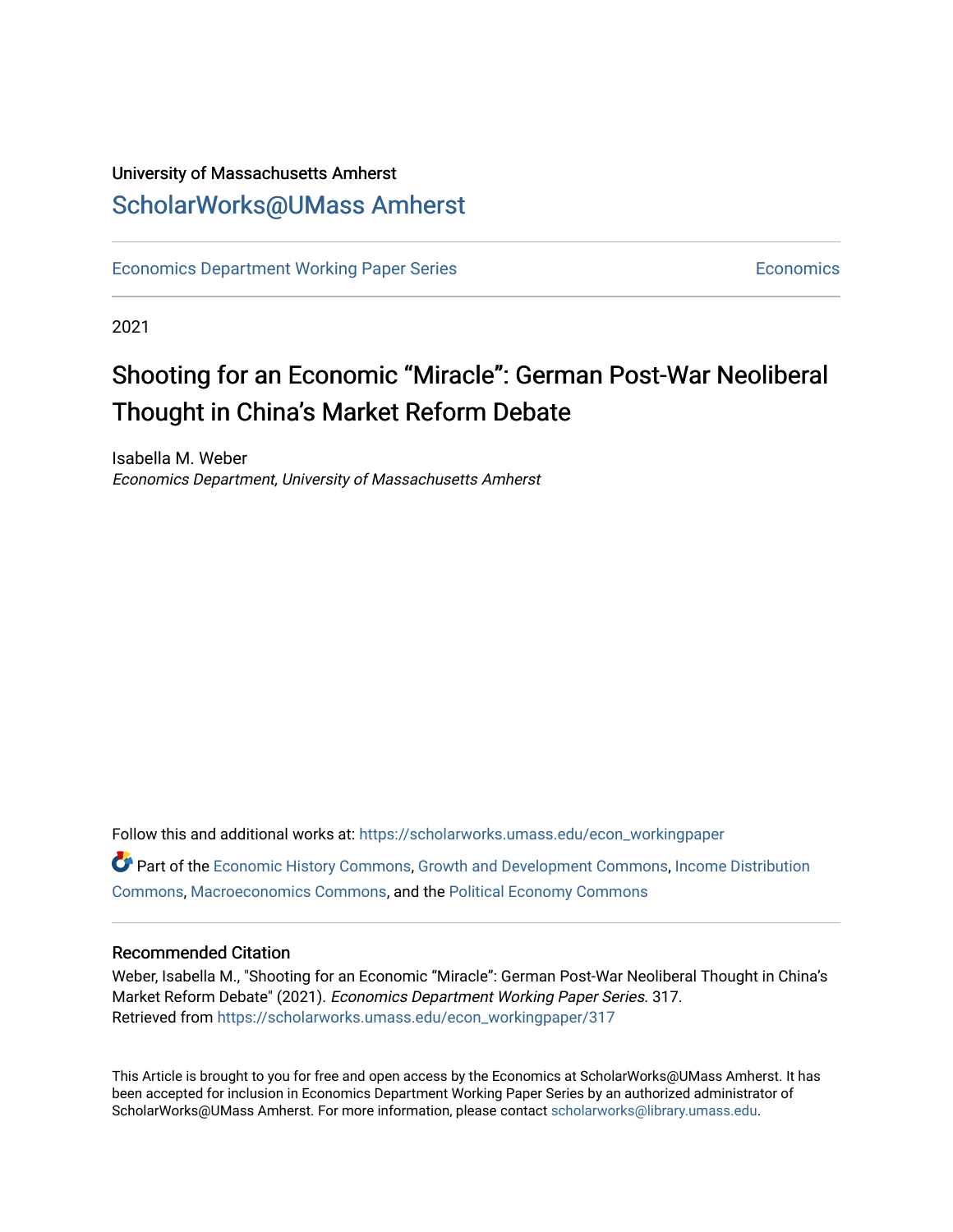# **Shooting for an Economic "Miracle": German Post-War Neoliberal Thought in China's Market Reform Debate\***

*Isabella M. Weber, University of Massachusetts Amherst*

#### Abstract

This paper develops a comparative and connected history of the debates over transition to a market economy in West-Germany after World War II and in China during the first decade of reform and opening up under Deng Xiaoping (1978-1988). At both historical moments the political aim was to reintroduce market mechanisms into a dysfunctional command economy. The question what kind of price reform this required was subject to heated debates among economists. This paper shows how the West-German 1948 currency and price reform was introduced into the Chinese reform debate by German ordoliberals and neoliberals like Friedman. It traces how the West-German case study was mystified as "Erhard Miracle" and became a metaphor for the vision of universal overnight price liberalisation in China – a core element of shock therapy.

Keywords: Neoliberalism, Socialism, China, Germany, Market transition, Price theory

The tide of neoliberalism that swept the globe under the aegis of the Bretton Woods institutions from the late 1970s onward transformed planned and mixed economies profoundly. The quintessentially neo- liberal shock therapy of this period, however, has an antecedent a generation earlier: in the postwar West German price and currency reform of 1948. Indeed, 1948 should be seen as the true origin of the shock therapy doctrine. Although postwar West Germany may be associated with the "social market economy," the qualification "social" is commonly misunderstood as denoting an interventionist, welfare- oriented form of capitalism. Yet as scholars have shown, the social market economy finds its intellectual foundations in ordoliberalism and constitutes a precursor to the rise of neoliberalism as a global pol- icy paradigm at a time when most capitalist economies were organized along Keynesian lines.1

In this chapter, I explore the case of China's market reform under Deng Xiaoping and show that the so-called West German "economic miracle" was mobilized as an archetype to promote the neoliberal pol- icy of wholesale price liberalization, the sine qua non of shock therapy. As I argue elsewhere, China ultimately escaped shock therapy and has only partially assimilated itself to global neoliberalism.2 Yet the Chinese market-reform debate reveals a previously underappreciated

<sup>\*</sup>This paper is forthcoming as a chapter in Slobodian, Q. and D. Plehwe (2022). Market Civilizations: Neoliberals East and South. Princeton: Zone Books. The page numbers in this working paper are the same as the page numbers in the book. Please cite accordingly.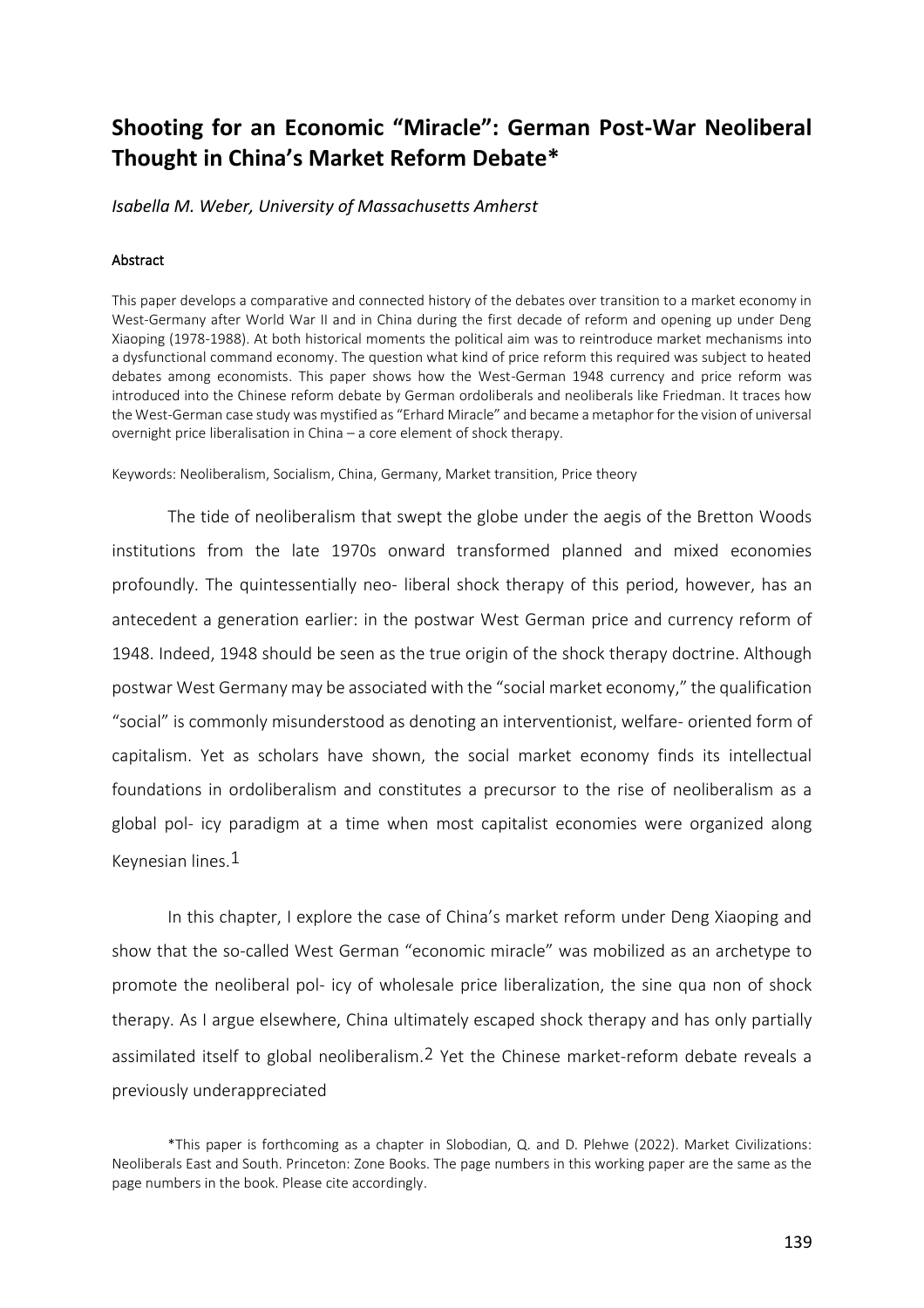thread in the origins of the policy central to the global neoliberal turn.

The revival of market mechanisms was fundamental to the creation of new economic orders after World War II and under socialist reforms such as those in China after 1978. Both periods of transformation began against a backdrop of comprehensive economic controls. Each engendered bitter debates around the question of whether markets require universally free prices and the relevance of price controls for the gradual introduction of a constrained market mechanism. Neo- liberal and ordoliberal visions of a free market encapsulated in the free movement of prices to be achieved by rapid liberalization at all costs competed with more pragmatic liberal and socialist outlooks that saw a positive role for price regulation and proposed a gradual transition.3

The postwar transition to a peacetime economy presented economists and social theorists with distinct choices about how to construct a market order. Great Britain and West Germany came to represent two alternatives: gradual liberalization under an interventionist state<sup>4</sup> or overnight ordoliberal liberalization to create a social market economy.<sup>5</sup> The West German postwar economic boom eventually over- shadowed the grave economic difficulties and deep social tensions that followed on the heels of the 1948 currency and price reform.

Ordoliberals were quick to attribute the boom to Ludwig Erhard. The wholesale price liberalization that had, in fact, unleashed a general strike and that drove the young German Federal Republic into a pro- found political crisis was refashioned as the "Erhard Miracle." Disputes over the nature of the postwar German reforms were invoked in later theoretical debates over how to transition from a mixed or planned economy, and their example as an apparent success was mobilized in favor of radical price reform by Milton Friedman, among others.

The West German postwar experience was of great relevance to China's political leadership and reform intellectuals after the Cultural Revolution. It was understood as an exemplary transition to a new market-economic order. In what follows, I examine the role that the so-called Erhard Miracle played in China's price-reform debate in the

140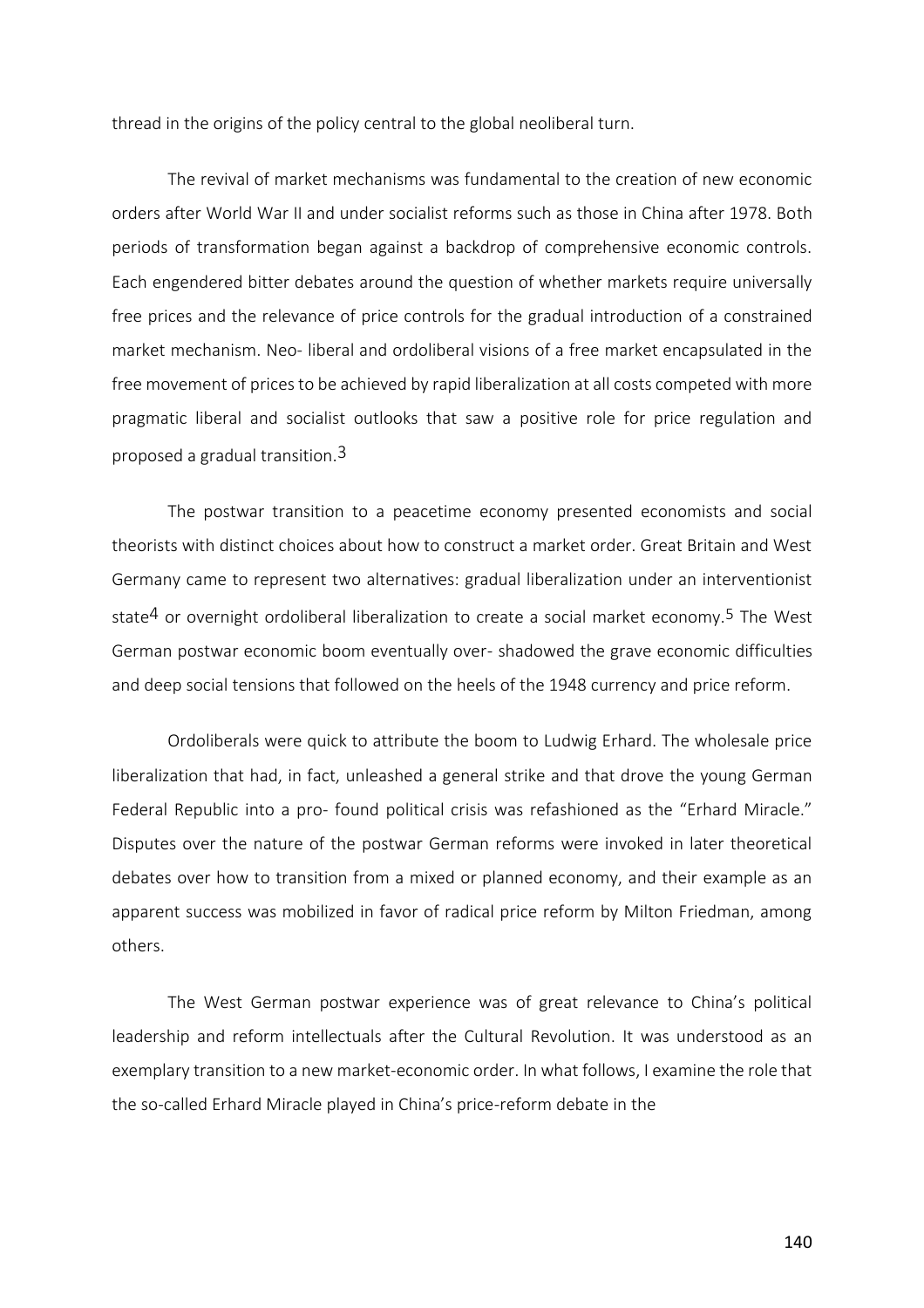first decade of economic system reform, 1978 to 1988. I show that the West German postwar reforms were schematically presented as the deed of one man and mystified as a policy that generated immediate and automatic economic prosperity. As such, the Erhard Miracle (艾哈 德奇迹) developed into a powerful metonym for a radical form of price liberalization akin to what came to be known as the "big bang" when later imposed on Russia.6 I trace the contributions by prominent German ordoliberals such as Wolfram Engels and Armin Gutowski, as well as Milton Friedman, during their travels to China, and analyze the subsequent instrumentalization of the metaphor of the Erhard Miracle by prominent Chinese free-market reformers such as Wu Jinglian.

The chapter contributes to a growing body of work in global intellectual history that studies the dissemination of ideas.7 Rather than conceptualizing China's reform debates as isolated by foregrounding its purported "Chinese characteristics," this chapter demonstrates that the fierce struggle in China over how to carve a path for economic reform has been fundamentally linked to international debates regarding market orders. This chapter constitutes a first step toward a new historiography of the intellectual foundations of the transition out of centrally planned economies: the question of plan and market under state socialism is reconnected here with debates over the postwar order and therefore indirectly with what is known as the "socialist calculation debate" of the interwar period.

I draw mainly on German-language scholarship to provide a brief overview of the intellectual origins and actual course of the 1948 West German currency and price reforms. Against this backdrop, I explore how ordoliberal and neoliberal economists introduced the Erhard Miracle into the Chinese reform debate, then turn to how these arguments were employed by Chinese economists lobbying for radical price reform in the 1980s. This analysis is based on Chinese primary sources and synthesizes insights from an oral history project for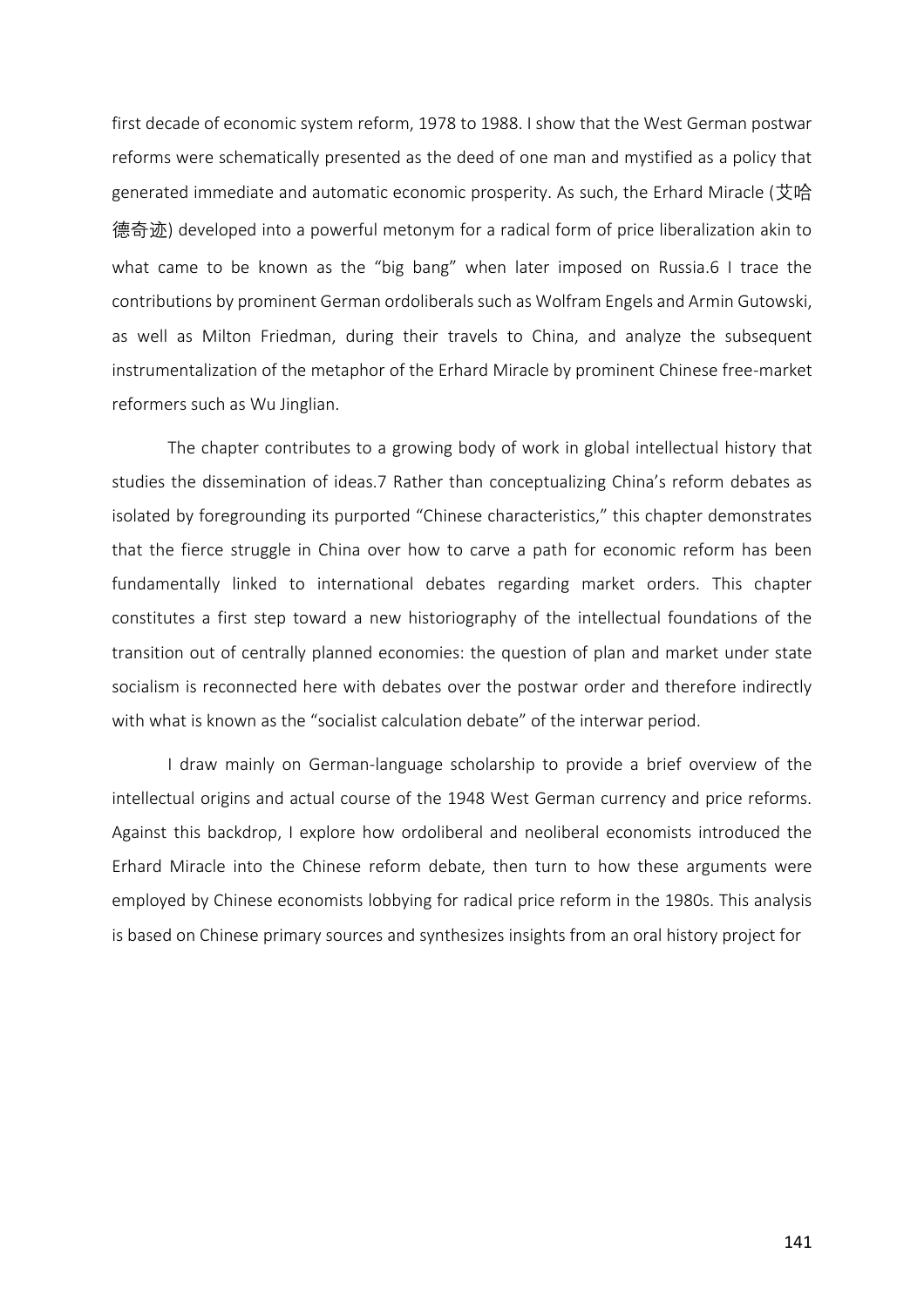which I have interviewed more than fifty Chinese and international economists who contributed to China's reforms.8

# THE "ERHARD MIRACLE":

#### INTELLECTUAL ORIGINS AND POSTWAR REFORMS

In the midst of World War II, economists around the world had already begun to envision a postwar order and to devise methods for a transition to peacetime reconstruction. F.A. Hayek's *The Road to Serfdom* (1944) was perhaps the most significant and powerful statement of this view.9 In this work, Hayek argued that only two mutually exclusive ways of organizing economy and society are possible: either central planning or a free society of free competition. Not only must central planning necessarily lead to fascism, he argued, but even minimal concessions to it would lead society down this dangerous path.10 The debate over the postwar order and price liberalization may be considered an extension of the socialist calculation debate (SCD). Hayek's mentor, Ludwig von Mises, had launched the SCD in the 1920s by claiming that rational socialism is impossible because the price problem is unsolvable with- out markets.11 As regards postwar price liberalization, Mises argued along similar lines to those of Hayek. He warned that the "middle-of- the-road policy leads to socialism," as one of his titles put it, and that the government control of only a single commodity's price, such as that of milk, would be sufficient to set in train a process of central planning, thereby destroying the conditions of free competition.12

The German ordoliberal agenda of a "social market economy," as promoted by Ludwig Erhard, the Freiburg school, and others at the end of the 1940s, could be mistaken for such a "middle-of-the-road policy." Yet the ordoliberals agreed with neoliberals such as Mises and Hayek about the centrality of freely or market-set prices. In terms of plans for practical reform, the "real conflict of opinion was between those who felt that the price mechanism must be reintroduced into Germany as quickly as possible . . . and those who thought it must be severely limited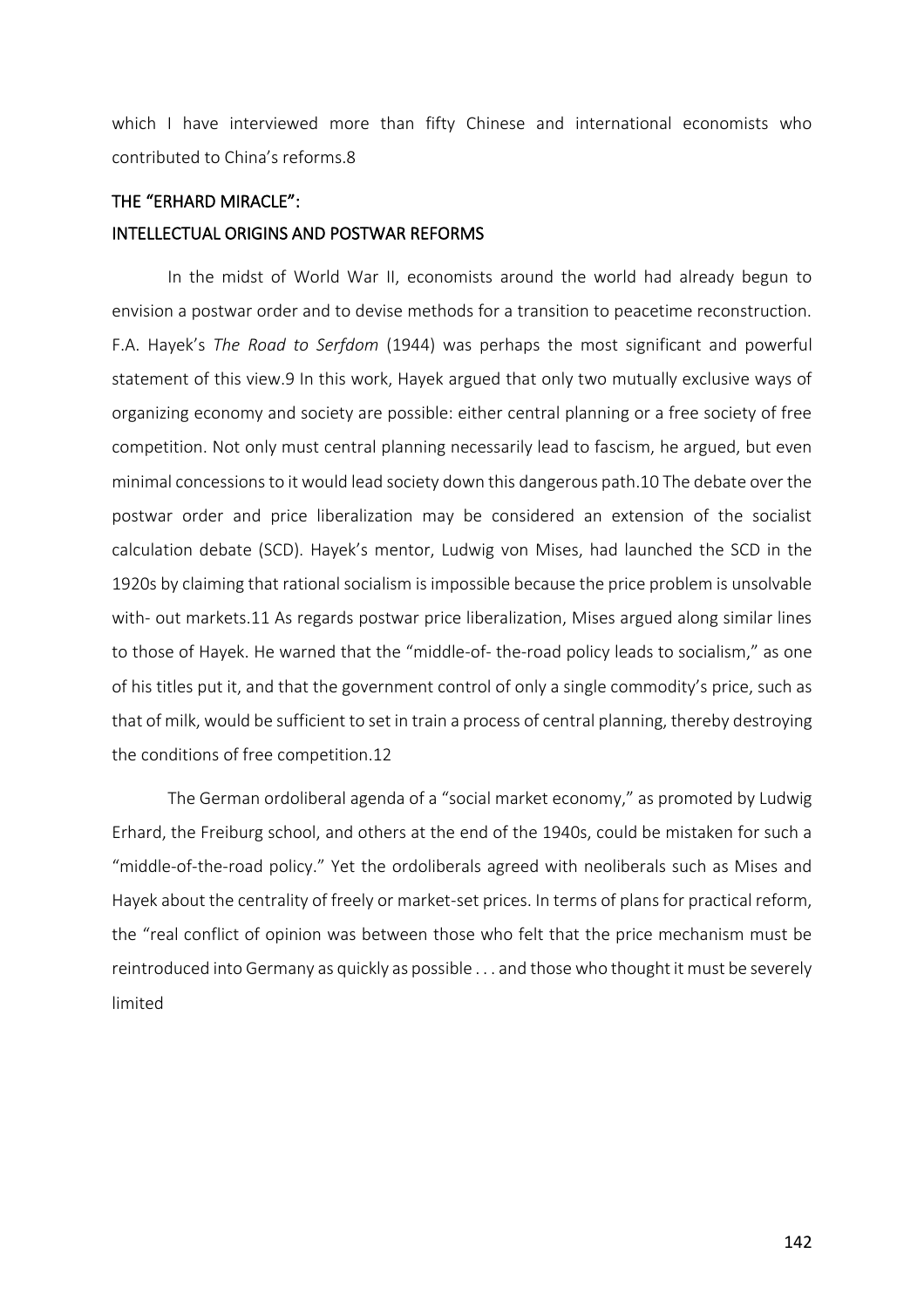in its applications so as to fulfil social and economic priorities."13

Occupation authorities and the emerging West German political parties considered and vetted a wide variety of proposals for how to reform the German postwar economy.14 Ordoliberals, who tended to operate in the American zone, argued in favor of rapid and wideranging price reforms, while Social Democrats, whose stronghold was in the British zone, favored a gradual release of price controls and continued direct intervention of the state.15 Currency reform was to be combined with tax reform and entail the introduction of a new currency, while all existing monetary claims and assets would at once be reduced to 10 percent of the prereform value.

The West German currency reform was implemented on June 27, 1948. While the reform is often attributed to Erhard, it was essentially the making of the U.S. military administration, working in concert with its Western allies.16 By contrast, the decision to impose price liberalization beyond currency reform alone was made by the Economic Council under Erhard's directorship. Its aim was to rationalize not only the price level, but also relative prices. Erhard announced the liberalization of the majority of prices on the day of the currency reform, without the legal approval of the Allied forces or the Länder Council. Only afterward did he secure retroactive authorization from General Clay.17

Ordoliberal and neoliberal economists have promoted a mystified conception of the 1948 German currency and price reform by attributing it to the singular figure of Erhard himself. In a 1977 pamphlet advocating the effectiveness of shock treatment for Britain, Milton Friedman saluted the "German Erhard episode in 1948" as a historic breakthrough that demonstrated the effectiveness of this policy. Fried- man claimed that Erhard had "terminated *all* wage and price controls over one weekend."18 In fact, the 1948 German price reform did not liberalize *all* prices, and crucially, it kept control of the prices of essential production and consumption goods. Indeed, essential foodstuffs, raw materials, rents, and traffic charges continued to be subject to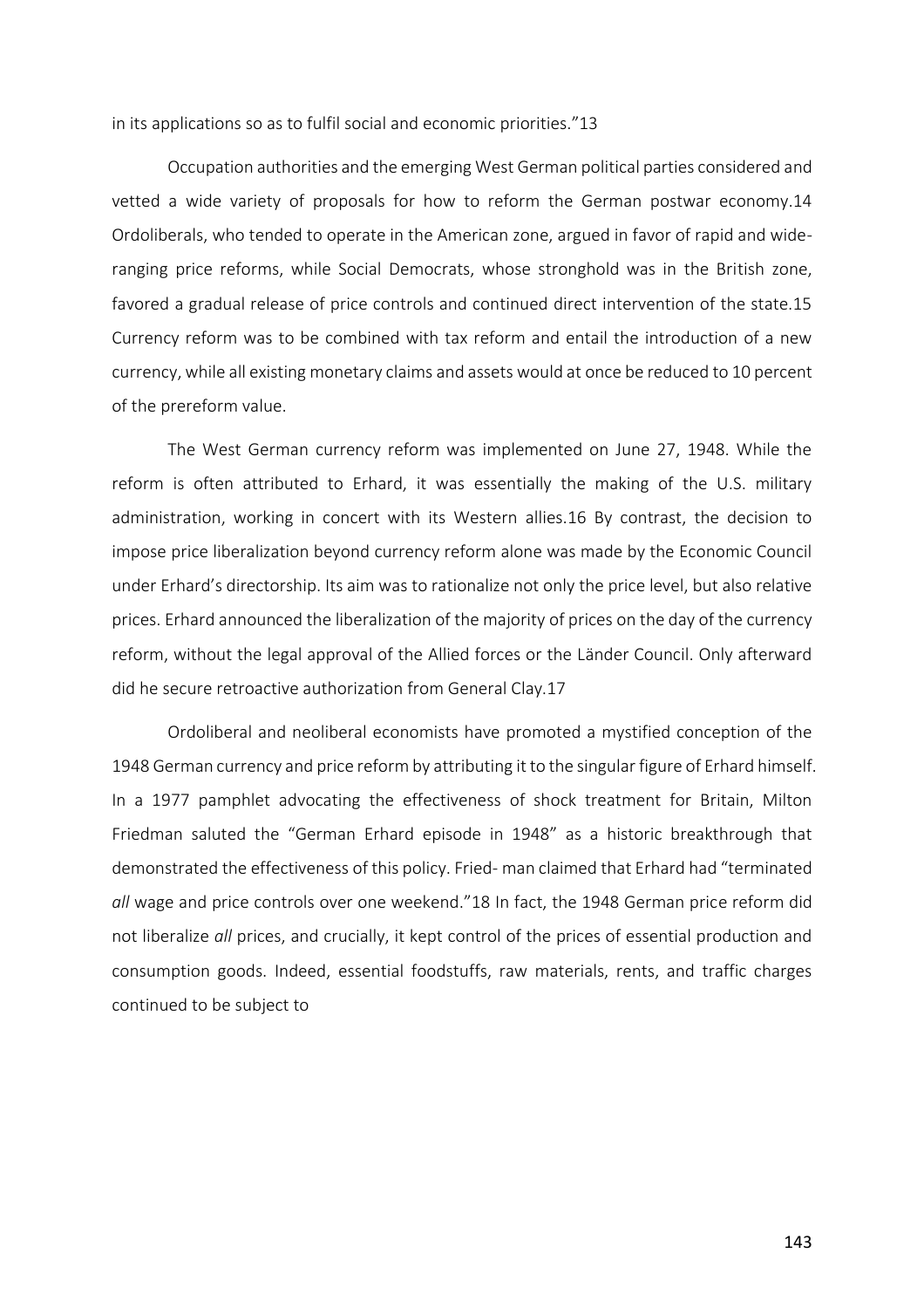price ceilings for several subsequent decades.19 One scholar estimates that 30 percent of consumer-goods prices were regulated by the state in the period from 1948 to 1963.20 Contradicting Friedman's recollection of the Erhard reforms, wages were likewise excluded from liberalization at the moment price controls were selectively scaled back.21

In fact, the immediate effect of the Erhard reforms was to provoke social unrest. Despite the congruent currency reform, aggregate excess demand caused prices to rise rapidly.22 With wages capped and prices rising, workers suddenly faced falling real incomes on top of lost savings, as well as a sharp rise in inequality. Unions challenged the foundations of the new economic order. On November 12, 1948, West German workers launched a general strike, demanding economic planning and renewed price controls.23 The unions' actions were ineffectual in blocking the impending liberalization, yet the economic fate of West Germany was left undecided until 1950. Only the outbreak of the Korean War finally induced the boom that set the Federal Republic's economy on a path of export competitiveness and surpluses.24

In sum, Erhard's price reform was clearly inspired by the ordo- liberal vision for a social market economy, but critically, the prices of scarce and indispensable industrial inputs, as well as those of essential consumer goods, were never fully liberalized through Erhard's efforts. Rather, they were controlled at a lower level than what prevailed during the war. This policy, in turn, enabled wage repression. Cheap material and labor inputs were the prerequisites for the development of the Ger- man export model, and these inputs were based partially—but never- theless decisively—on price controls. It was this peculiar feature of the German path to liberalization that came to be seen as instructive for those who studied the "Erhard Miracle" from abroad.

## THE "ERHARD MIRACLE" IN CHINA

At the height of the Great Proletarian Cultural Revolution, Mao Zedong rejected both central planning and the market as all-encompassing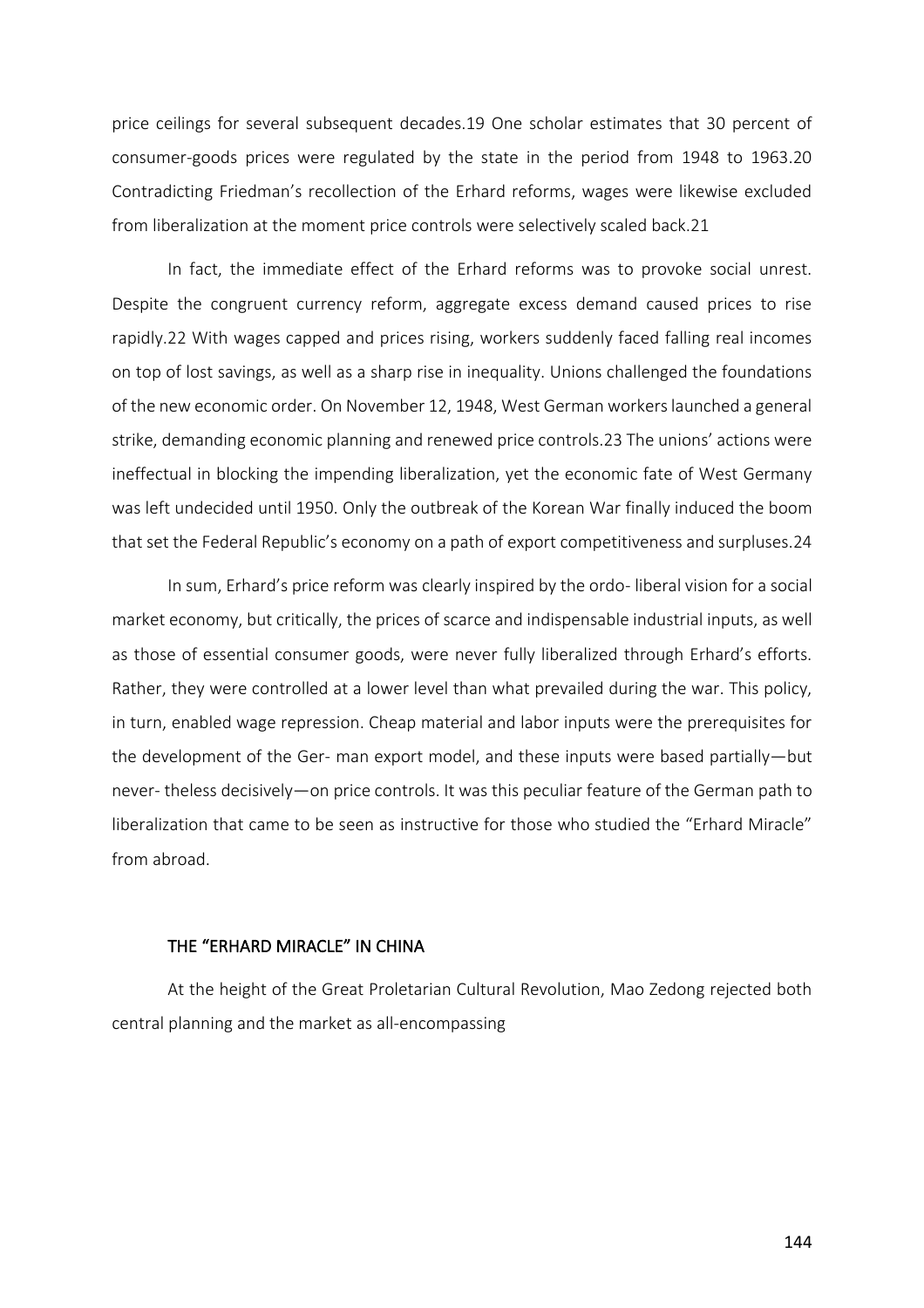economic coordinating mechanisms. The rural communes, the ideal of local self-sufficiency, and the placement of revolutionary politics ahead of economics instead formed the guiding principles for organizing society and the economy.25 Yet the prospect of a new kind of political economy was revived in intellectual circles in the years before Mao's death in 1976. As early as three years before Deng Xiaoping's ascent to power in December 1978—commonly understood as the beginning of reform and opening up—a Fudan University research group compiled a major publication on the economies of capitalist countries in which the West German transition after World War II was subjected to close study.26

The Fudan research group's work was not simply an academic account of recent economic history, but bore an important, albeit implicit message regarding the group's view of Chinese history. Although the book labeled West Germany a capitalist and imperialist country, as was customary at the time, the parallels with China were evident to any attentive reader. China had a centrally planned economy within which the chains of command and order had collapsed as a result of the Cultural Revolution, just as Germany's had after World War II. As the Cultural Revolution and the explicit rejection of a national economic coordinating mechanism came to an end, the question presented itself: How was a new economic order to be estab- lished? The challenge faced by China from the mid-1970s onward was confronted from a purely economic perspective; at a certain level of abstraction, where the radically different political and ideological con- texts could be de-emphasized, China could be seen as comparable to postwar West Germany.

But the West German case was not only of interest to Chinese intel- lectuals and political leaders due to the resemblance to the challenges Germany had faced. It was particularly worthy of study because of the great economic success of the West German economic recovery, the so-called Erhard Miracle. Approximately contemporary with China's revolution and the birth of the New China, Erhard had implemented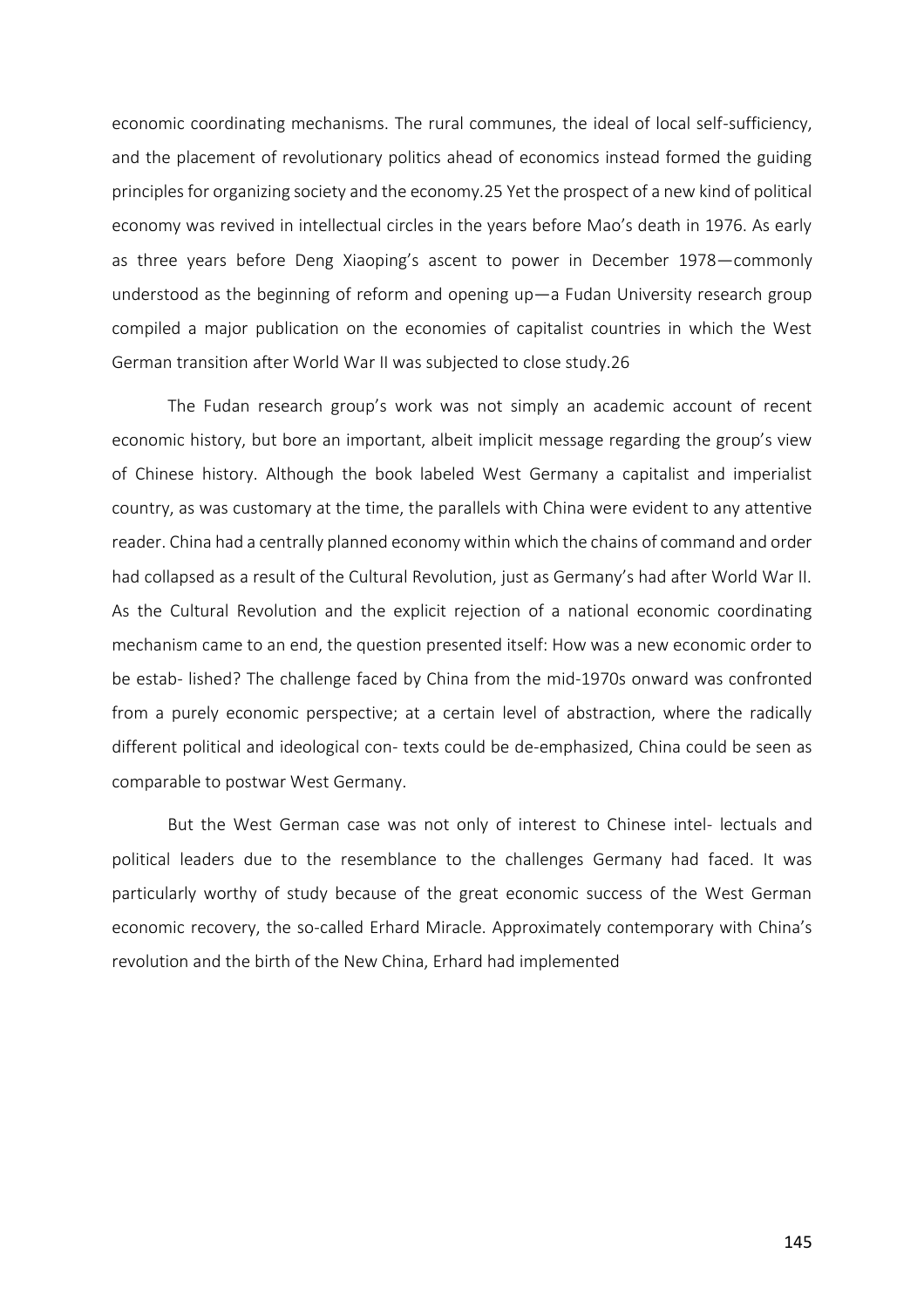his reforms, which were said to have enabled his country to rise like a phoenix from the ashes of World War II. By comparison, the New China had undergone a series of attempts to push ahead to new levels of development, which had succeeded in erasing the worst aspects of poverty, but had fallen short of achieving a hoped-for prosperity.

After a period in which the market was banned as an economic mechanism during the Cultural Revolution, reform-minded economists in the second half of the 1970s set out to revive Chinese debates from the 1950s and 1960s regarding the use of market mechanisms and the law of value.27 Already in 1979, Deng Xiaoping had described to a foreign journalist the ways in which China could indeed develop a market economy under socialism.28 In a surprising way, the German ordoliberals and intellectual fathers of the concept of a social market economy were of interest in this regard. Unlike Hayek or Mises, who rejected the compatibility of socialism and the market, Alfred Müller-Armack, who coined the term "social market economy," articulated an instrumentalist argument for how a free-market economy could still be considered socialist. In 1946, he wrote "It appears to me to be a mere matter of terminology whether one calls a free-market economy socialist or not. The decisive question is what order is expected to solve our social problems. If this order is the free-market economy, one could no doubt see it as a social, or if you like, a socialist instrument."29

As China began opening up to the West in the late 1970s, a notable event was the visit of the delegation to West Germany in May 1978, headed by Vice Premier Gu Mu, a veteran of the revolution and a leader of economic reform. Gu's mission was to study what China could learn from Germany's economic development path.30 His report drew much interest among Chinese leaders and intellectuals in the economics underlying Erhard's postwar reforms. The Third Plenary Session of the Eleventh Central Committee of the Communist Party of China in December 1978 marked both Deng's ascent to power and the official sanctioning of reform and opening up.31 One of the most pressing questions under the new agenda—that of putting economic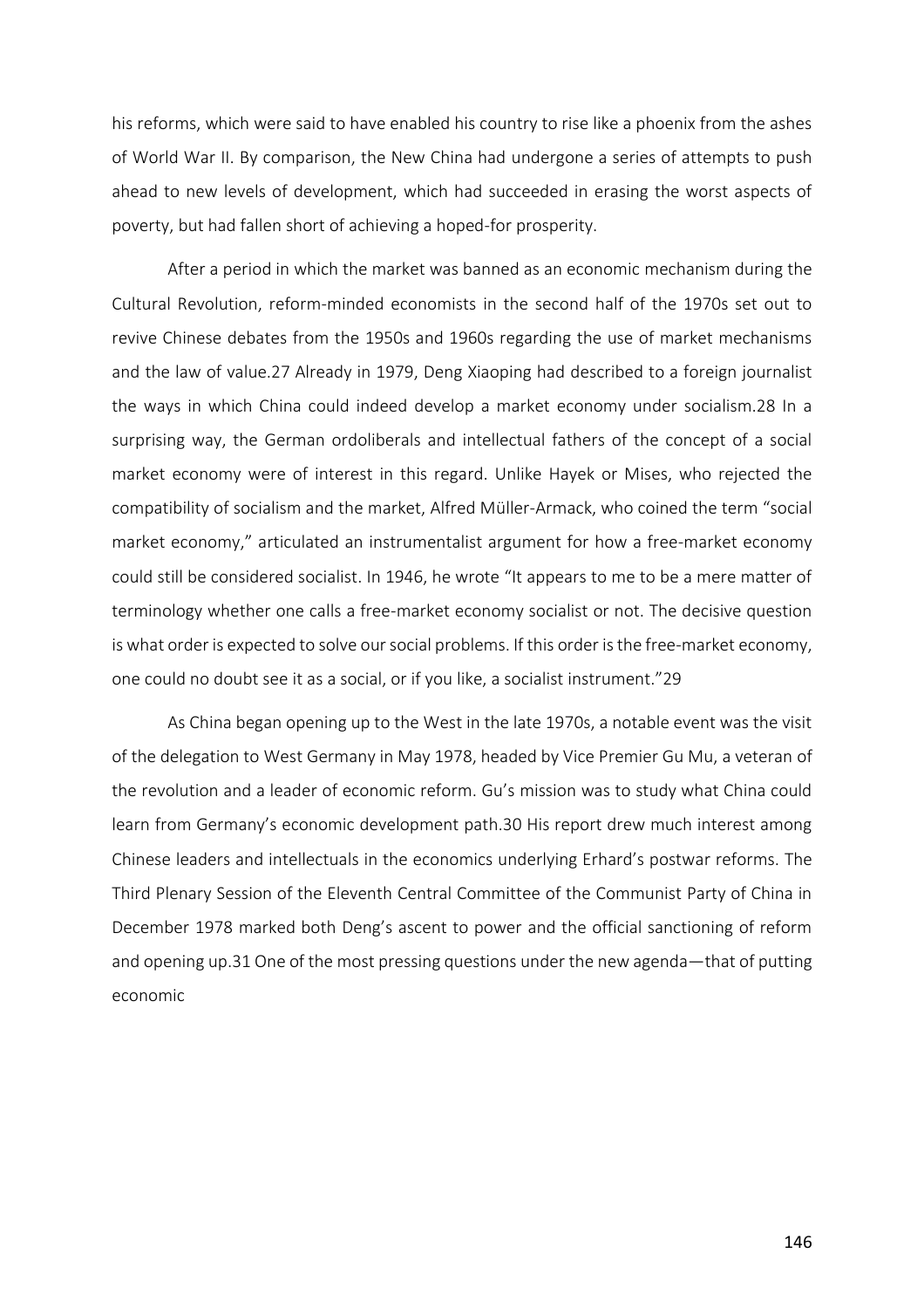development first, instead of revolutionary politics—concerned the rationalization of the price system as a condition for the reintroduction of economic incentives while simultaneously avoiding inflation. In this regard, Erhard's reforms were thought to hold important lessons.

#### SPREADING THE "ERHARD MIRACLE" IN CHINA:

# VISITS BY GERMAN ORDOLIBERALS AND MILTON FRIEDMAN

Among the Chinese delegates to West Germany were Vice Pre- mier Fan Yi and Vice Foreign Minister Zhang Wenjin. In an effort to learn from Erhard's postwar reconstruction, both approached the West German ambassador to China, Erwin Wickert, and requested he arrange for them to meet top experts in German economics.32 Wickert, a member of both the Nazi paramilitary wing, the Sturmabteilung (SA), as well as the NSDAP, the Nazi Party itself, had previously briefly served in Shanghai for Hitler's government. Wickert had found his way back into the diplomatic service after the war, thanks to the backing of other former high-ranking Nazi diplomats.33 Zhang Wenjin and Wickert had both attended school in Berlin at the same time. It was there that Zhang first become interested in Marxism; later, he studied under Werner Sombart. The two men were friends and openly dis- cussed the question of economic reform during Wickert's tenure in Beijing.34 Wickert promptly delivered on the request for experts on the postwar transition and invited Wolfram Engels, a descendant of Fried- rich Engels's brother, to China as his private guest in March 1979.35

Engels was a prominent German ordoliberal professor of economics. Shortly after his visit to China, he founded two research institutes, the Frankfurt Institute (now the Stiftung Marktwirtschaft) and the Kronberger Kreis.36 The collaboration of these two institutions was vital for preparing the ordoliberal renaissance in Germany after a succession of Social Democratic governments.37 At the embassy in China, Wickert hosted a talk by Engels for Chinese economists on German reconstruction after World War II. The lecture sparked so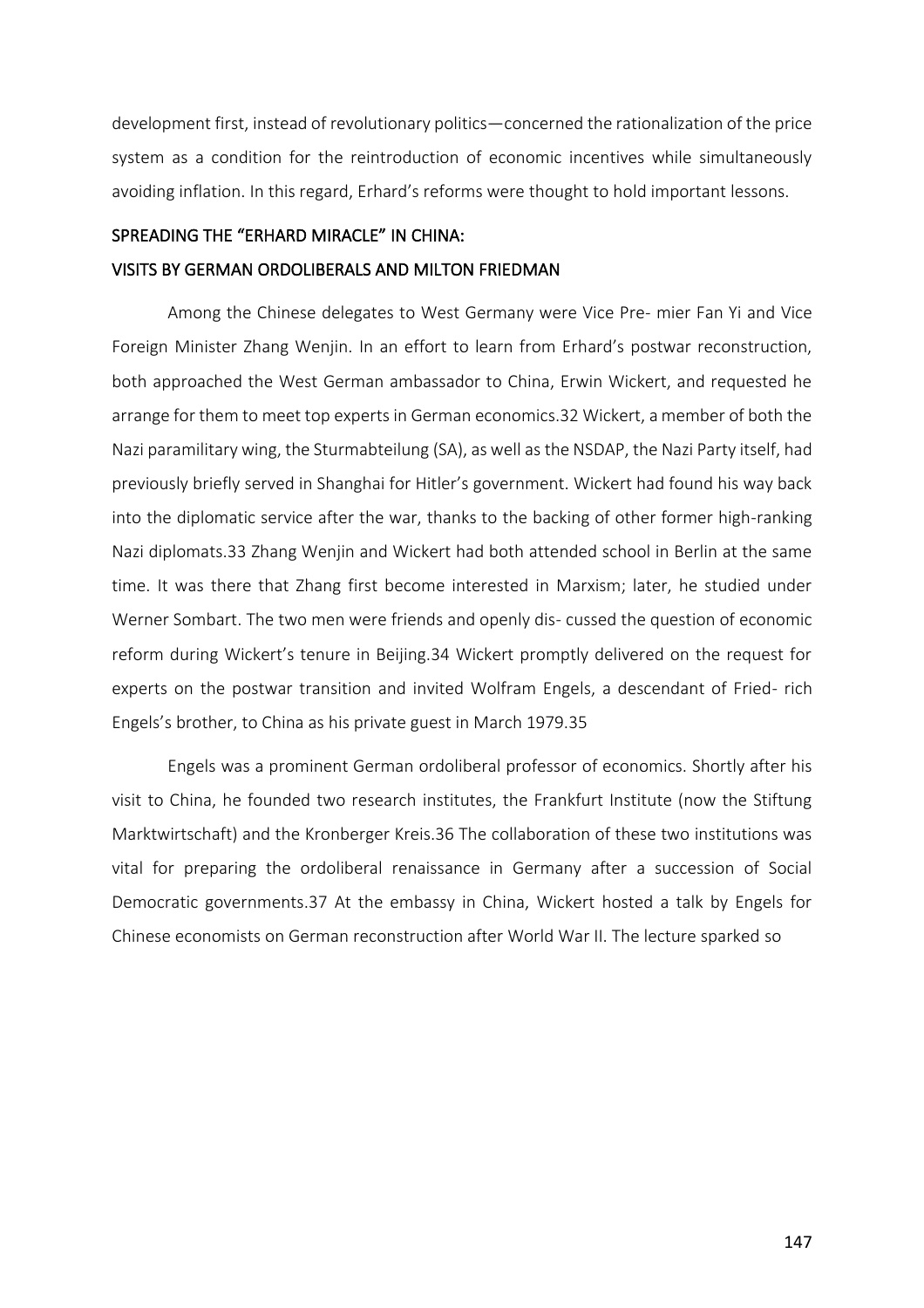much interest from the audience that several other presentations were arranged, and Engels was invited for a private dinner with Vice Premier Gu Mu.38 Wickert had initiated the exchange with Engels with the support of the Social Democratic chancellor, Helmut Schmidt.39 On the occasion of Engels's exchange with Gu Mu, Wickert reported in a telegram to the chancellery: "Gu said...that China had to com- bine the current system with a market economy. The question was only how this could be done. The principle that the means of production were publicly owned, however, was to be adhered to. He asked himself, if the laws of a market economy could work under this condition, to regulate economic activity. Professor Engels affirmed this and gave several examples."40

Once the decision to reform China's economy had been reached by the leadership in 1978, the question of *how* a market system could be combined with China's planning system dominated the question of whether to use the market at all.41 In this regard, the West German reforms could be instructive.

In his presentations, Engels offered one implicit answer to the question. His key message was that the West German Miracle could be replicated in China by implementing policies akin to what he saw as Erhard's reforms: dramatic stabilization policies in the form of austerity and monetary control, combined with radical and universal overnight price reform. Engels told his Chinese audience that while postwar West Germany was experiencing a period of unprecedented prosperity, the real economic miracle had been brief, unforeseen by most, and only induced by the 1948 currency and price reform.

Engels attributed the miracle solely to Erhard. He argued that after the war, the Allied powers had continued to administer the planned economy of the Third Reich. Casting the ordoliberal reforms as anti- fascist, Engels stressed that putting an end to this system had been decisive for West Germany's subsequent trajectory. The country had lacked a democratic government and had faced powerful political forces in favor of the nationalization of all industries and planning,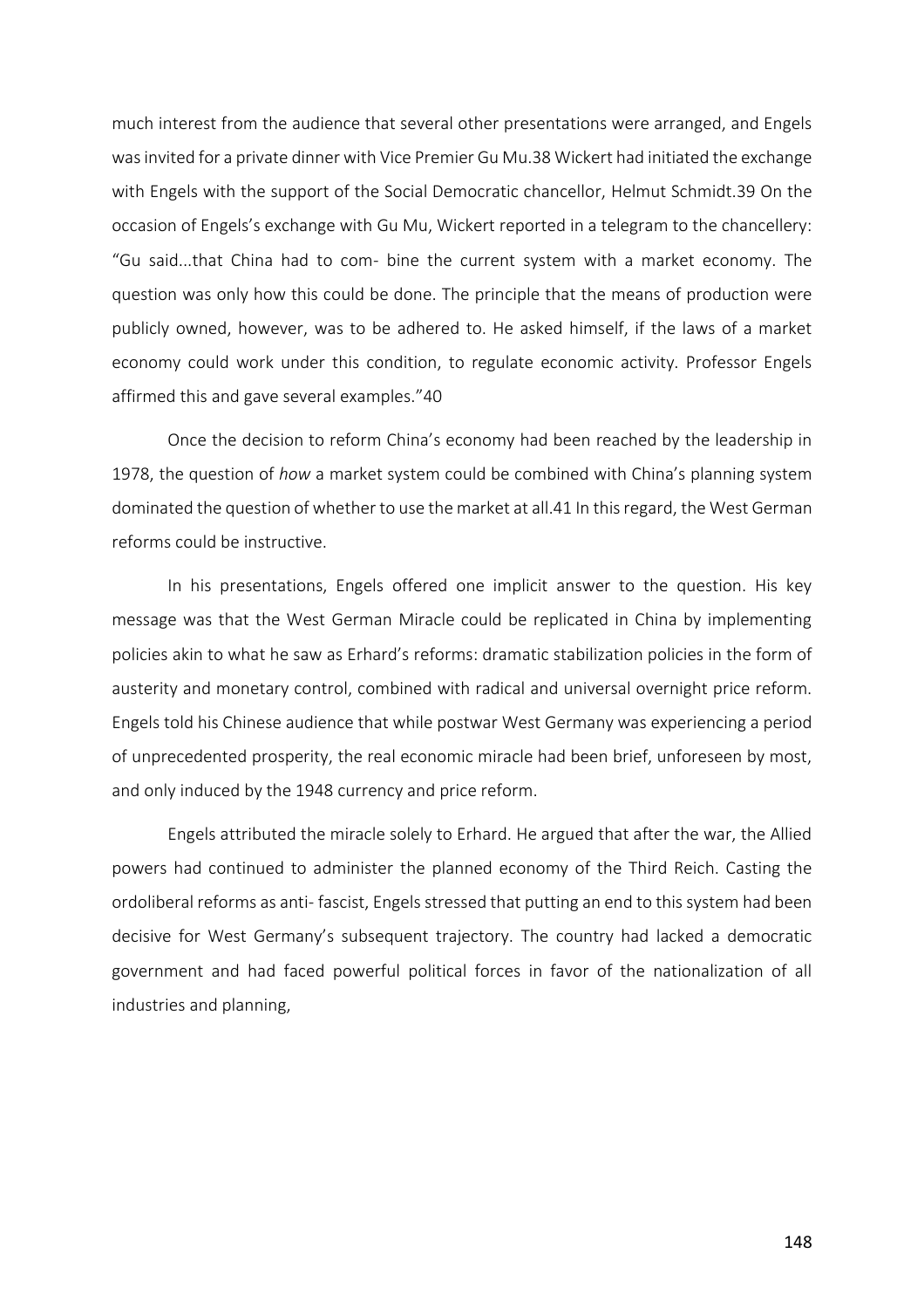making Erhard's establishment of a free-market economy all the more spectacular. In his efforts, the liberalization of prices was an absolute necessity. Suppressing the fact of Erhard's real caution regarding essential consumer goods and production inputs, Engels attributed the persistence of limited price controls for essential raw materials such as coal, steel, and iron to orders by the military occupation regime. But, Engels argued, despite these constraints, and in contrast to the mixture of socialist planning and Keynesianism that dominated in the postwar UK and United States, the West German Miracle had helped to spread free-market economics globally.42

Shortly after Engels's talk, in July 1979, another German ordoliberal economist, Armin Gutowski, the director of the Hamburgische Welt-Wirtschafts Archiv (HWWA), an institute of international economics, a former member of the German Council of Economic Experts, and a founding member of the Kronberger Kreis, and his wife—an editor at *Der Spiegel*, Renate Merklein—were invited to China.43 Gutowski extended the line of argument developed by Engels, but was more subtle in adapting his message to the Chinese context and thus was even more warmly appreciated by the Chinese reformers. Gutowski was even made an adviser to the Chinese government and was perhaps the first Western economist to play this role. He returned to China repeatedly and was invited to high-ranking Chinese delegations until his early death in 1987.44

In a 1979 speech published in Chinese in the journal World economy (世界经济), Gutowski, like Engels, stressed the critical importance of Erhard's price and currency reforms for the West German economic recovery. He described the immediate postwar German economic challenges in terms that must have sounded familiar to the Chinese audience: There was severe aggregate excess demand, since production had been aimed at supplying material for the war effort, and not consumer goods. With most goods still rationed, money was of limited use outside of black markets. China's socialist planned economy, focused on heavy industry, had produced analogous conditions.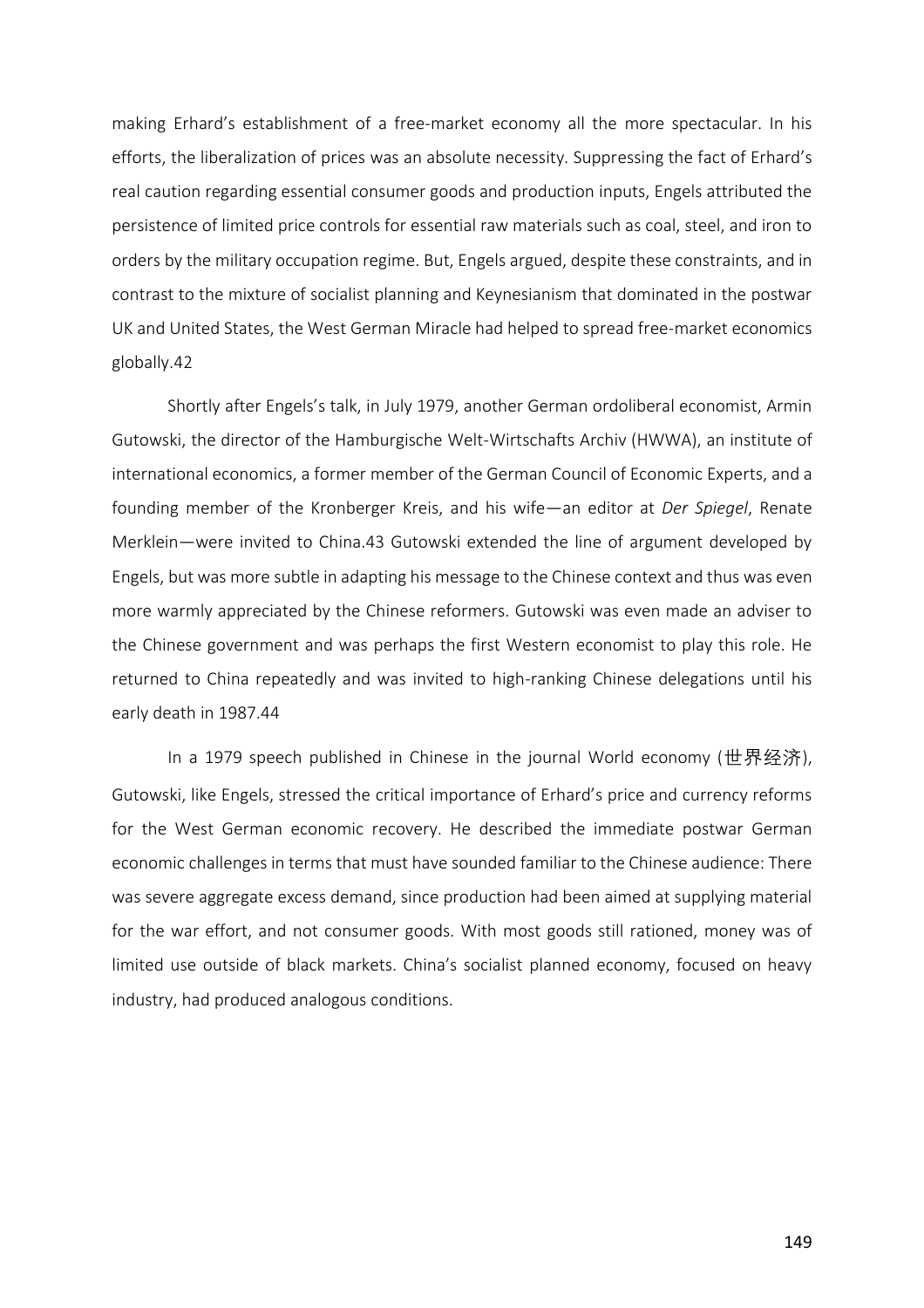Gutowski conceded that Germany had experienced high inflation in the immediate aftermath of Erhard's reforms, but he omitted the general strike from his discussion altogether. He claimed that the inflationary upswing had precipitated hardly any social disruption, because the population was aware at the time that it was only a transitional phenomenon.45 The lacunae in Gutowski's report were diplomatically significant. Social unrest was a top concern for Chinese leaders as they contemplated economic reforms.

During a subsequent visit, Gutowski addressed the question of the compatibility of the market with socialism and focused on what China might learn from the German experience.46 In 1979, he had argued that the success of Erhard's reforms could be attributed to their establishment of an economic order based on the principle of competition. Although some would insist that a market economy entails capital- ism, Gutowski argued, German advocates of the social market economy had rejected this connection as unnecessary. The public provision of social welfare under its program was a case in point.47 In 1981, he elaborated his position regarding the market's relation to socialism. Tactfully, Gutowski sided with Oskar Lange's position in the SCD: "Public ownership can remain unchanged, but there must be competition for economic vitality."48 For the purposes of fostering competition—in addition to suppressing inflation—price reform was essential, as Erhard's success had shown. It could only follow, then, that the rationalization of the price system would decide the success or failure of China's reforms.49

Gutowski's emphasis on the compatibility of competitive prices with socialism resonated with some of China's most prominent economists of the first generation of revolutionaries, such as Xue Muqiao, who had argued since the late 1950s for restoring the law of value under Chinese socialism by increasing the use of competitive prices as a regulating mechanism.50 Xue and Gutowski were in fact in close contact, and Xue organized some of Gutowski's visits to China, while Gutowski arranged for the German translation of Xue's major contribution to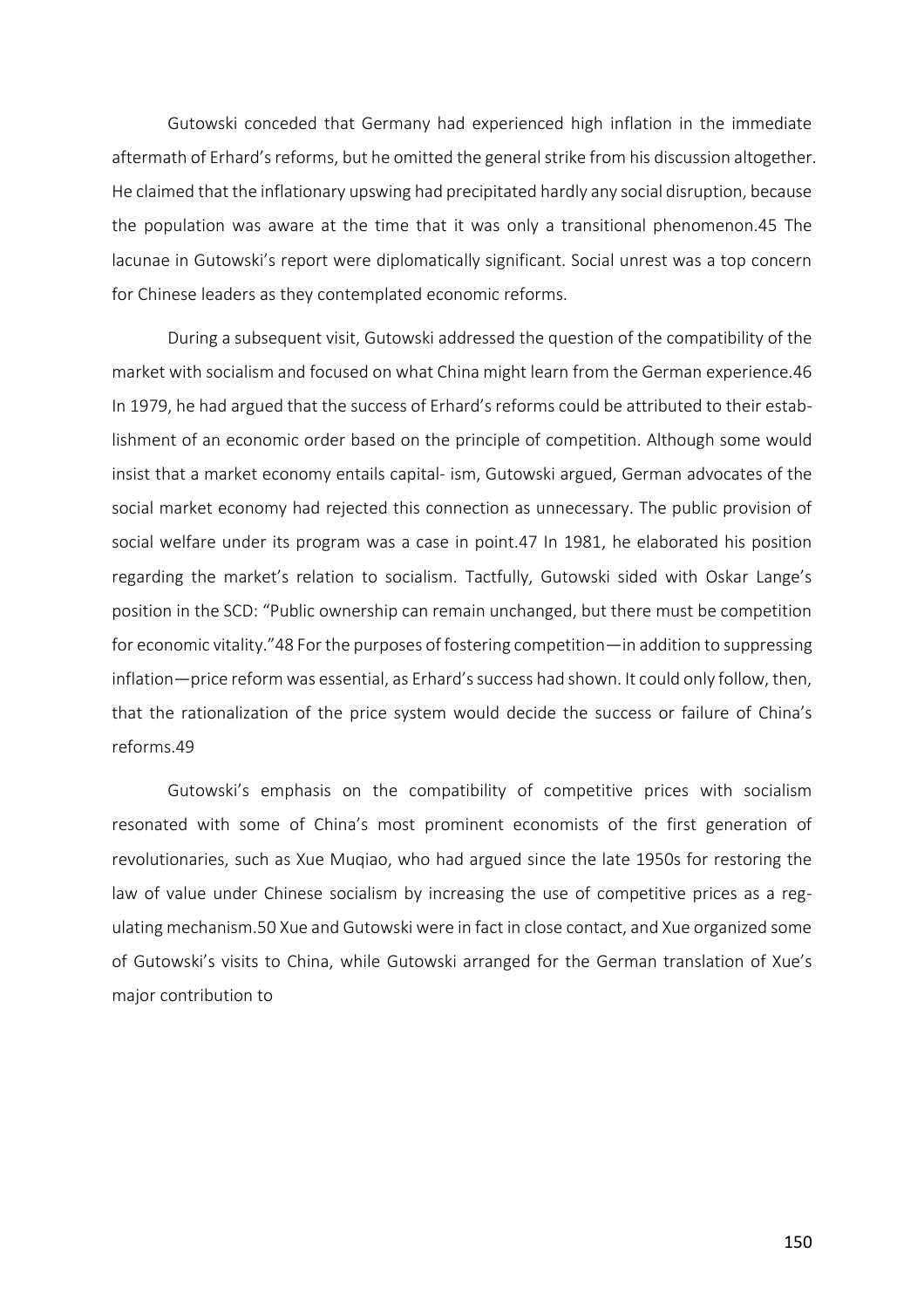reform thinking.51 In his German preface to Xue's work, Gutowski stressed that even though Xue had begun from a Marxist outlook, he shared many of the author's conclusions regarding China's reform.52

A third important ambassador of the Erhard Miracle in China was Milton Friedman.53 While Engels and Gutowski had both occasionally advanced some arguments concerning the origins and consequences of the West German currency and price reform that today do not withstand close historical scrutiny, Friedman took the embellishment of Erhard's Miracle and the mythologization of the West German reforms to an even higher level. Before coming to China, Friedman had already invoked the West German postwar recovery as vindication of the shock treatment of rapid liberalization backed by budget cuts, as in Pinochet's Chile and the crisis in the UK of the late 1970s.54 As part of the Chinese reformers' policy of "opening the minds to the out- side world," Milton and Rose Friedman were invited to China in 1980. During his first visit, Friedman relayed the following anecdote to his audience at the Chinese Academy of Social Sciences: "The so-called economic miracle produced by Ludwig Erhard in 1948 was a very simple thing. He abolished all price and wage controls and allowed the market to operate while at the same time keeping a strict limit on the total quantity of money issued."55

Friedman acknowledged some transitional inflation immediately after the 1948 reforms, but as a monetarist, he argued that a relative increase in the quantity of money was the only cause of sustained inflation. As long as the quantity of money was controlled, an increase in the price of one commodity must always be compensated by a relative decrease in other prices and as such was negligible. Friedman ruled out the validity of cost-push inflation theories and did so with reference to Erhard's reforms.56 Yet Friedman's claim that Erhard had eliminated all price controls was simply false. As we have seen, the prices of essential production inputs as well as of basic consumer goods were not liberalized under Erhard, and neither had wages been liberalized simultaneously, as Friedman contended. These points are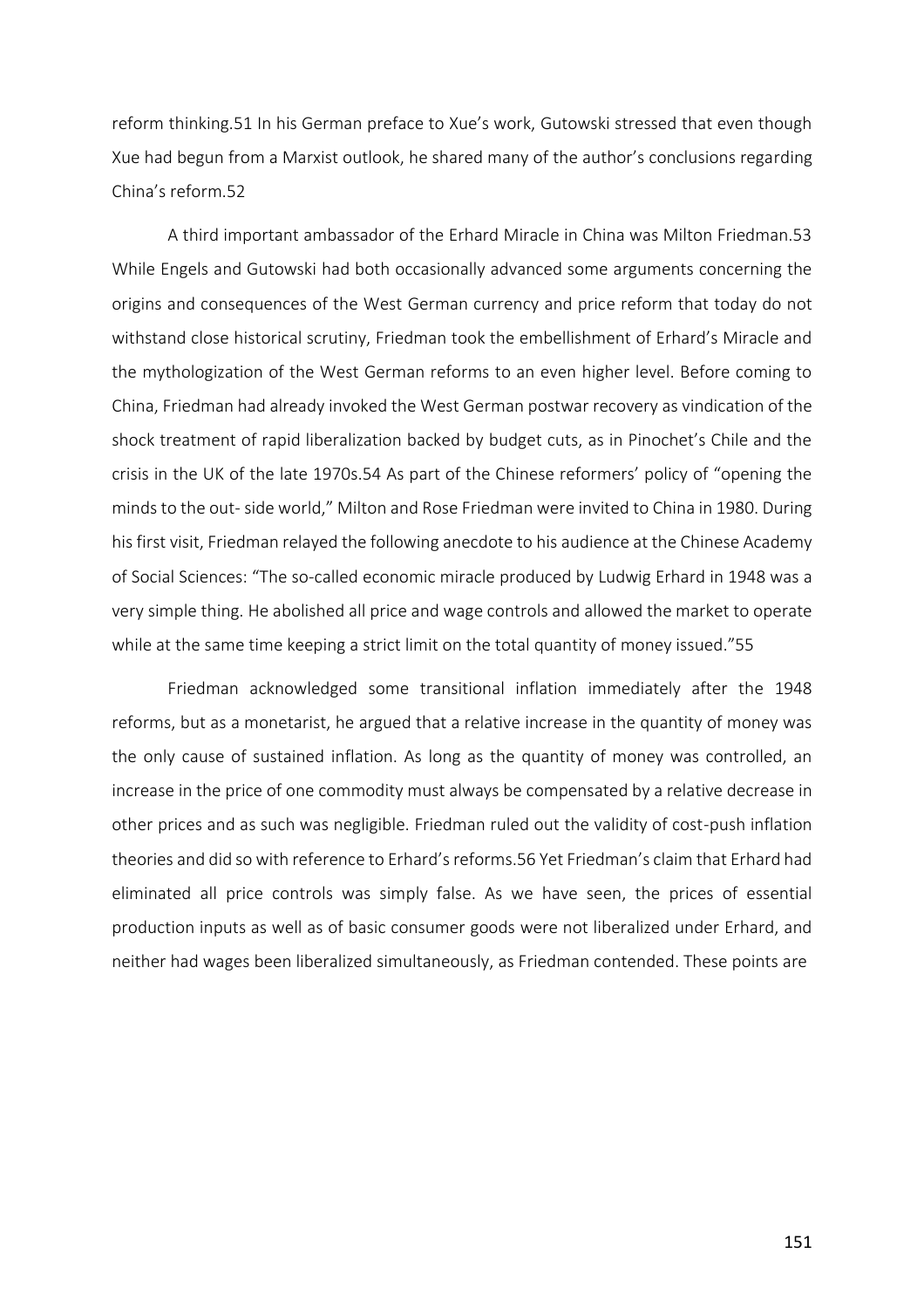especially important, because a source for cost-push inflation would have originated from scarce essential production inputs such as steel and coal, for which demand was inelastic. Similarly, the supply of basic consumer goods was limited, and demand was inelastic, as well, so if these prices and wages had not been controlled, they could have catalyzed a wage-price spiral and sustained inflation.57 As we will see in the next section, the Chinese anticipated the danger of cost-push inflation and a wage-price spiral and considered these to be significant risks of the mythologized version of Erhard's radical price reform pro- moted by Friedman.

Unlike the visits by Engels and Gutowski, which were the starting point for repeated exchanges, Friedman's 1980 tour in China elicited no commitments from the Chinese side. Friedman's discussion of the Erhard reforms was innovative in that it was the first to analyze them from a consistent monetarist perspective. In this regard, it was theoretically more sophisticated when compared with the anecdotal contributions of Engels and Gutowski. But Friedman's theoretical erudition was advanced at the cost of historical accuracy. It is likely that Fried- man's presentation did not fit with Deng Xiaoping's new paradigm of "seeking truth from facts."58 Friedman's portrayal of Erhard may have appeared to his Chinese audience to lack sufficient realism.

The Chinese price system had been basically frozen over the course of the Cultural Revolution from 1966 to 1976. In the first years of reform, the price system was adjusted by central command, and the market, as the new regulating mechanism, was introduced at the mar- gins of the system. But a wide-ranging or even universal one-stroke overnight liberalization emulating the mythologized Erhard price reform was not implemented, even though some reform leaders and economists, as well as some World Bank and other foreign advisers, thought that this was the best—indeed, necessary—path for China. Economists such as Wu Jinglian repeatedly invoked the Erhard Mir- acle metaphor to argue for radical price reform. At the famous 1985 Bashanlun conference co-organized by the World Bank, the former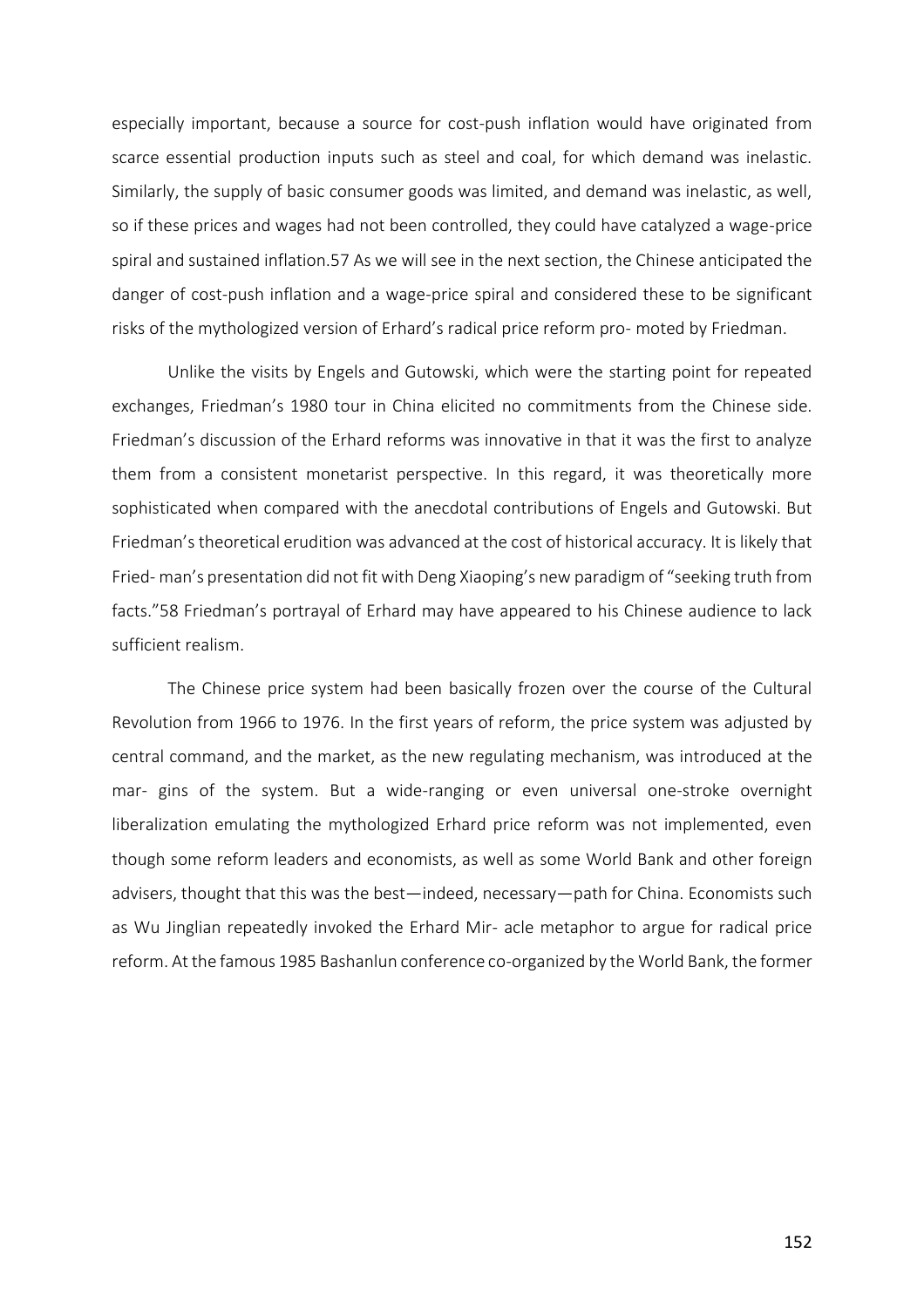director of the Bundesbank (1976 to 1979), Otmar Emminger, who had helped shape the German monetary policy since 1950, once more advised China to pursue a so-called "big bang," justifying his policy recommendation with reference to the Erhard Miracle.59 China came close to pursuing shock therapy in 1986 and again in 1988, but ultimately averted this radical policy choice.60

## **CONCLUSION**

From the late 1970s on, three distinct dimensions of the so-called Erhard reforms aroused interest among Chinese intellectuals and reform leaders. Each motivated intense exchanges with ordoliberal and neoliberal economists about the nature of price reform. First, the apparently unexpected economic success of West Germany after the destruction of World War II seemed to the Chinese to be the break- through that the Great Leap Forward and Big Push Industrialization had intended, but failed to deliver. This misleading representation of spontaneous West German recovery cannot withstand critical scrutiny today, because it is by no means settled whether the cause of success was the leap in the dark or the preexisting industrial foun- dations, combined with foreign assistance.61 Nevertheless, Germany's economic boom resonated with the Chinese who were attempting to jump-start rapid economic development at the dawn of the reform era.

The second dimension of the Erhard reforms of special interest to the Chinese was the evident similarity of the two cases in the implementation of price controls. From a technical point of view, the post- war German problem was similar to that of the beginning of Chinese reforms. In both cases, chains of command and order within a centrally planned command economy had collapsed, even if for radically different reasons and in drastically different contexts. Nevertheless, in both cases, the question arose of how to create a new economic order that could allow for a greater role for market mechanisms. Since market competition required some degree of price flexibility,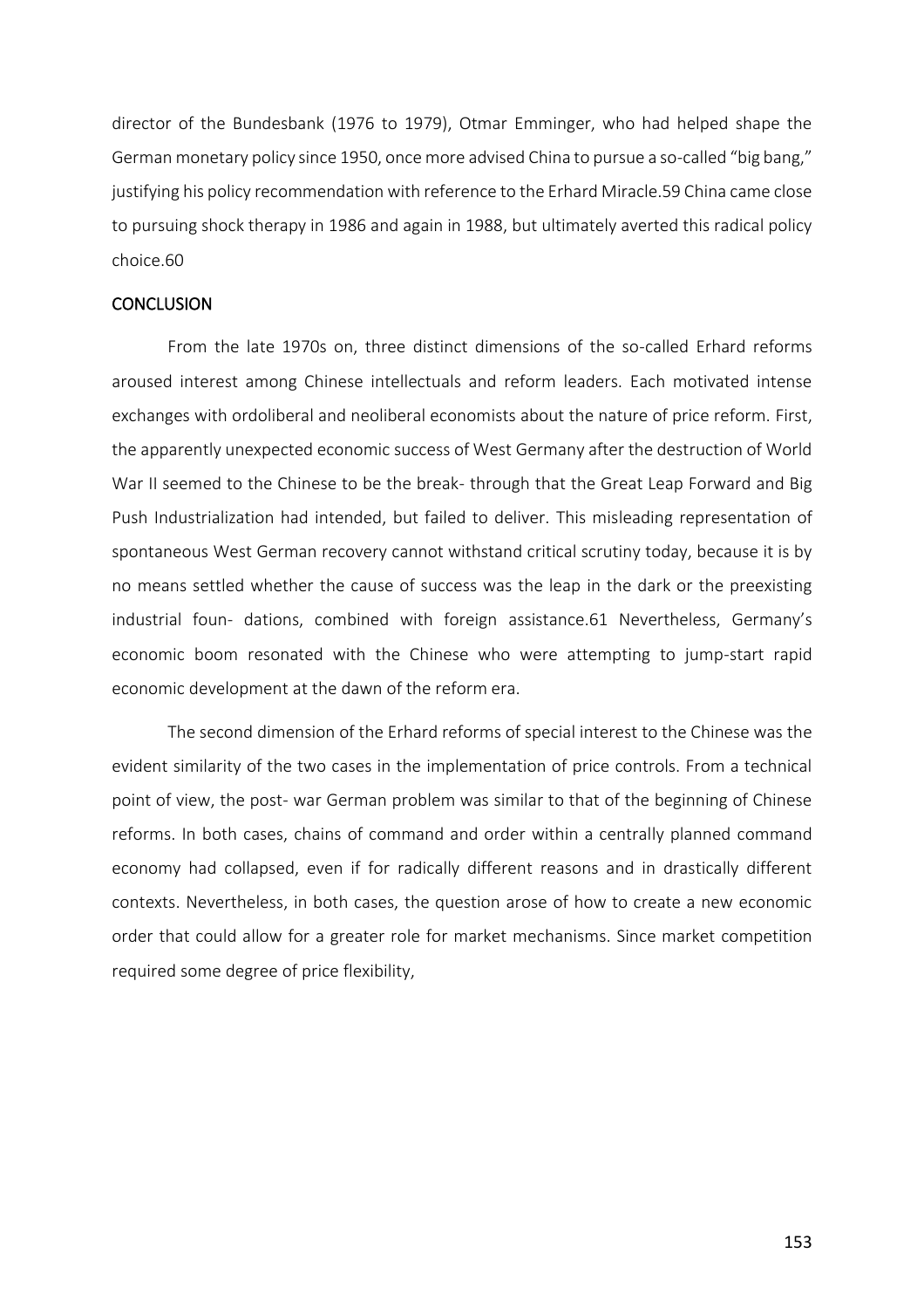price flexibility quickly became a focus: How was it to be achieved, and to what degree was liberalization necessary? In this regard, the radical West German 1948 price reform was a relevant experience for China.

Third, despite the vastly different ideological contexts of postwar Germany and post– Cultural Revolution China, the ordoliberal vision of a social market economy spoke to China's debate over the compatibility between socialism and the market. The ordoliberals had insisted, rightly or wrongly, that the existence of a market economy did not necessarily entail fullfledged capitalism. As Keith Tribe has observed with regard to the Freiburg school, the ordoliberals had a "conception of economic organization that represents a genuine effort to move beyond the sterile contraposition of market to plan and vice versa."62 Those ordoliberals who visited China in the 1980s knew how to adapt their vision to the Chinese context by way of economic diplomacy.

This chapter has demonstrated that the German ordoliberals Wolfram Engels and Armin Gutowski, as well as Chicago school economist Milton Friedman, introduced the concept of the so-called Erhard Miracle to China. At the beginning of their efforts, neoliberal overtures mainly took the form of a sugarcoated case study of the postwar West German reforms. Neoliberal advice was solicited by Chinese leaders and economists who thought the German experience held lessons for China, but the West German case was increasingly transformed into a metaphor for the ostensible success of a drastic price liberalization known as the Erhard Miracle. The Erhard Miracle came to play an important role in China's fierce reform debate, mobilized as anecdotal evidence for an essentially magical solution to a complex problem. Over the course of this process, historical details, especially regarding the critical question of the range of the price reform and the continuity in controls of essential consumption goods and industrial inputs, were increasingly disregarded. The Erhard Miracle came to stand for the wonders of overnight and all-encompassing price reform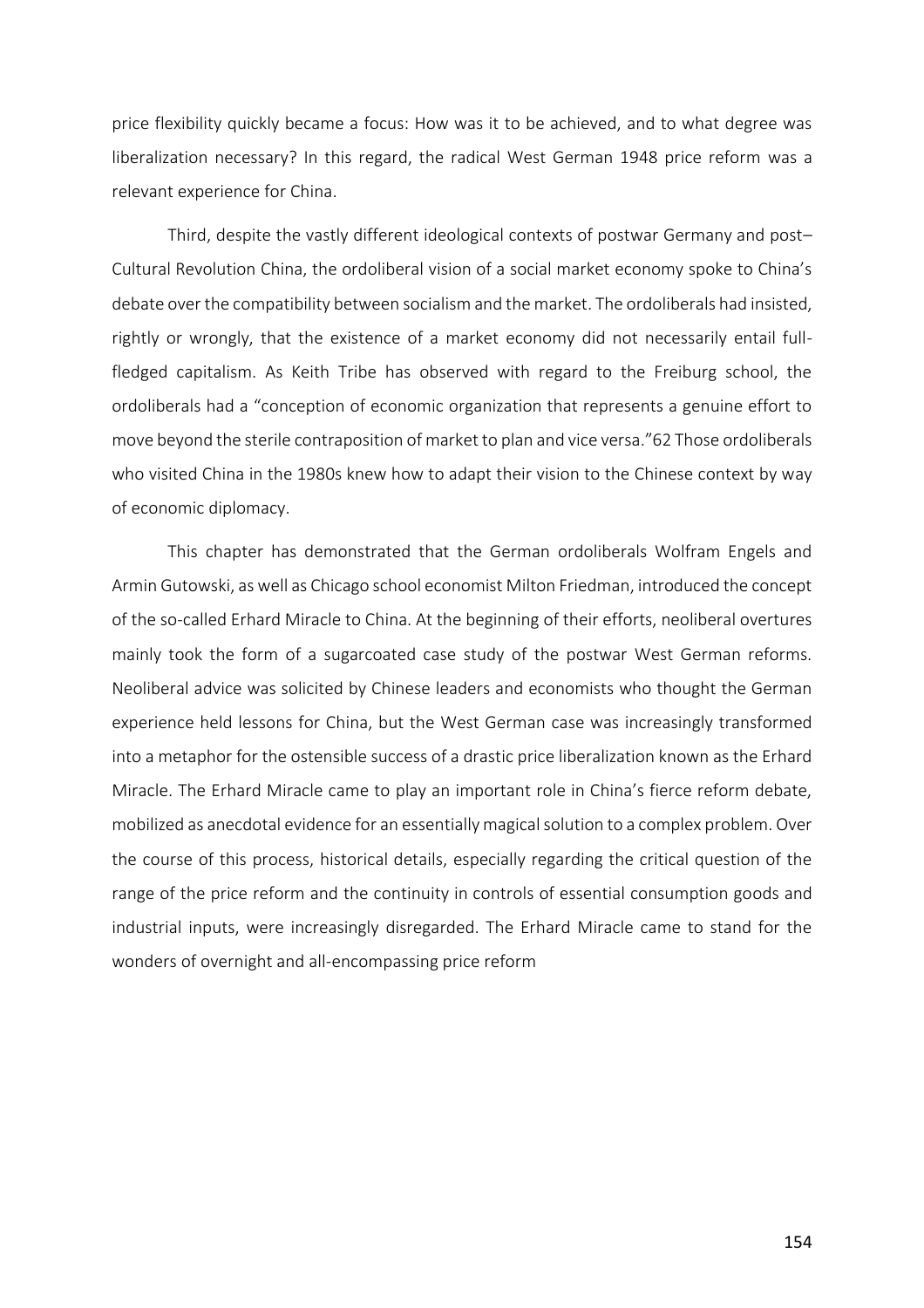as invoked by Friedman. Such a radical, one-stroke reform was repeat- edly prepared, but never implemented in China. From the mid-1980s onward, however, the group of economists who campaigned for radical price liberalization gave the Erhard Miracle a prominent place in their narrative.

As I describe elsewhere, adulation of the Erhard Miracle was once again part of the economic discussion in China in 1988, after an aborted attempt at far-ranging price reforms, when Friedman made his second visit to the country in the hope of assisting the Chinese in their final push toward a "big bang," one component of the "shock therapy" administered to Eastern Europe and Russia.63 The ordoliberals who contributed to China's search for a market reform approach were not all united in their mystification of the postwar West German experience, however. Wilhelm (Willy) Linder and Hans-Karl Schneider, who had both done extensive research on industrial prices such as energy, approached the question of what China could learn from the West German experience not from the angle of the overall eco- nomic order, but from the feasibility of liberalizing specific prices. They warned that essential industrial prices could not be abandoned without risking runaway inflation. Even the leader of the Mont Pelerin Society, Herbert Giersch, cautioned that the institutional reality in China had to be considered carefully before taking a sudden step toward wholesale liberalization.64 The warnings of prominent ordo- liberals resonated with the group of Chinese economists who sought to defend China's experimentalist, gradual reform against shock therapy. Both the proponents of shock therapy and the opponents of this approach to "big bang" marketization based themselves on the West German model. The underlying and competing interpretations of Erhard's reforms of the immediate postwar period thus returned in China's internal debates over the world-making decision to introduce the market into its economy.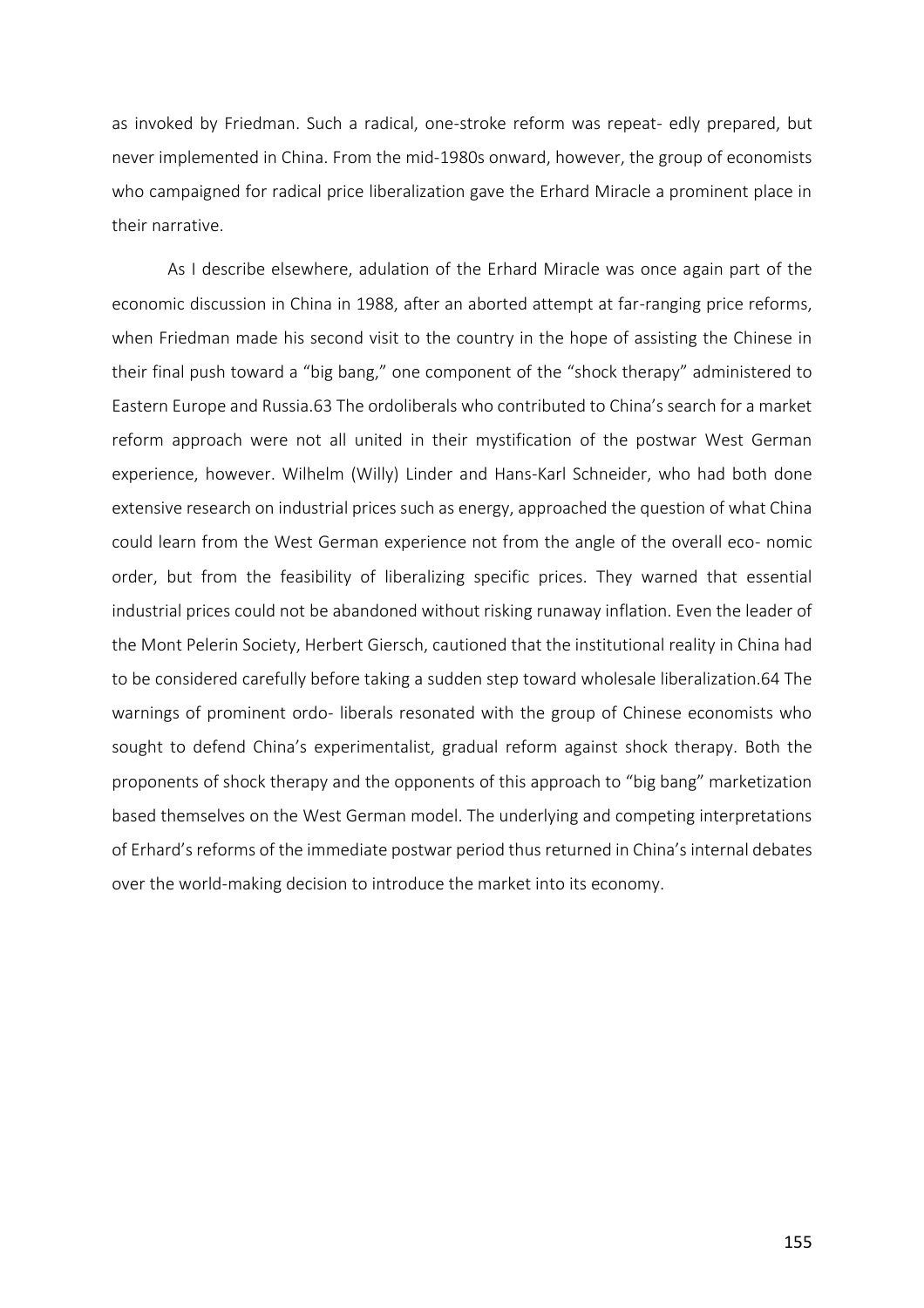#### NOTES

This is an expanded version of an article previously published as I. M. Weber, "Das Westdeutsche und das Chinesische 'Wirtschaftswunder': Der Wettstreit um die Interpretation von Ludwig Erhards Wirtschaftspolitik in Chinas Preisreformdebatte der 1980er-Jahre," *Jahrbuch für historische Kommunismusforschung* (2020), pp. 55–70. I would like to thank my interviewees, Harald Hagemann, Dieter Plehwe, Peter Nolan, Joshua Rahtz, Gregor Semieniuk, Quinn Slobodian, Wei Zhong, Felix Wemheuer, and the partici- pants of the History of Economic Thought Society's 2018 annual conference and of a workshop at the Bundesstiftung Aufarbeitung for helpful comments. All remaining infelicities are my own.

1. Werner Bonefeld, "Freedom and the Strong State: On German Ordoliber alism," *New Political Economy* 17.5 (2012), pp. 633–56; Dieter Plehwe, "Soziale Marktwirtschaft als Steinbruch?: Zur Neuvermessung der Grezen zwischen Markt und Staat in der aktuellen Debatte über wirtschaftspolitische Leitbilder," in Ariane Berthoin Antal and Sigrid Quack, eds., *Grenzüberschreitungen*— *Grenzziehungen: Implikationen für Innovation und Identität*  (Berlin: edition sigma, 2006); Ralf Ptak, *Vom Ordoliberalismus zur sozialen Marktwirtschaft: Stationen des Neoliberalismus in Deutschland* (Opladen: Leske + Budrich, 2004).

2. On the origins of China's contested relation with neoliberalism, also see Isabella M. Weber, "China and Neoliberalism: Moving Beyond the China Is/Is Not Neoliberal Dichotomy," in Damien Cahill, Melinda Cooper, Martijn Konings, and David Primrose, eds., *The SAGE Handbook of Neoliberalism* (London: Sage, 2018), pp. 219–33, and Weber, "Origins of China's Contested Relation with Neoliberalism: Economics, the World Bank, and Milton Friedman at the Dawn of Reform," *Global Perspectives* 1.1 (2020),

https://online.ucpress.edu/gp/article/1/1/12271/107349/Origins-of-China-s-Contested-Relation-with.

3. David Colander, "Galbraith and the Theory of Price Control," *Journal of Post Keynesian Economics* 7.1 (1984), pp. 30–42; Stephanie Laguerodie and Francisco Vergara, "The Theory of Price Controls: John Kenneth Galbraith's Contribution," *Review of Political Economy* 20.4 (2008), pp. 569–93.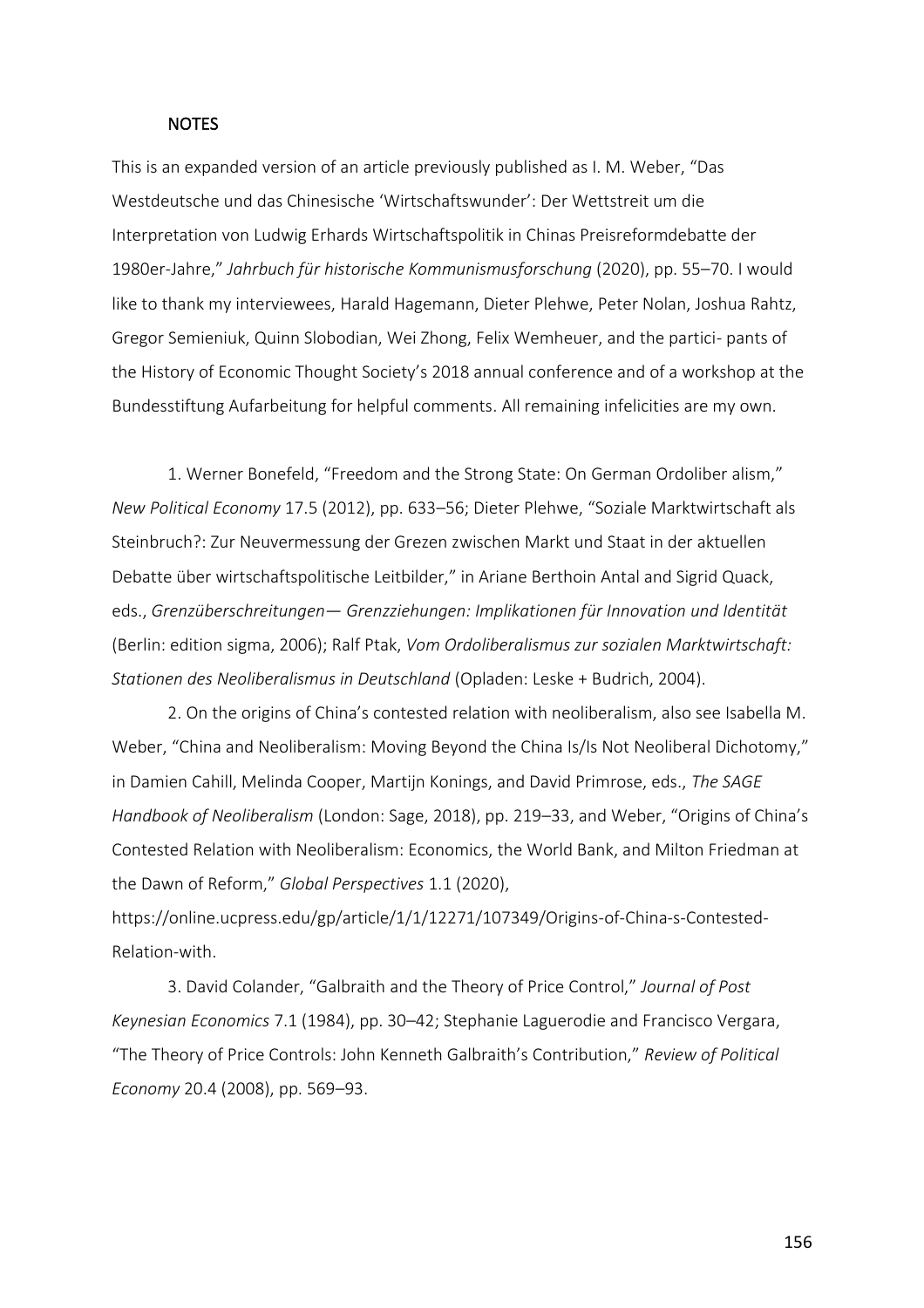4. Alec Cairncross, *Years of Recovery: British Economic Policy, 1945*–*51* (London: Methuen & Co., 1985).

5. Werner Abelshauser, *Deutsche Wirtschaftsgeschichte seit 1945* (Munich: C. H. Beck, 2004), pp. 84–106.

6. Anders Åslund, *PostCommunist Economic Revolutions: How Big a Bang?*  (Washington, DC: Center for Strategic and International Studies, 1992); János Kornai, *The Road to a Free Economy: Shifting from a Socialist System: The Example of Hungary*, 1st ed. (New York: Norton, 1990); David Lipton and Jeffrey Sachs, "Creating a Market Economy in Eastern Europe: The Case of Poland," *Brookings Papers on Economic Activity* 21.1 (1990), pp. 75–147.

7. Samuel Moyn and Andrew Sartori, eds., *Global Intellectual History* (New York: Columbia University Press, 2013).

8. A more in-depth analysis of this oral history material is available in Isa- bella M. Weber, *How China Escaped Shock Therapy: The Market Reform Debate* (London: Routledge, 2021).

9. Roger Backhouse, "The Rise of Free Market Economics: Economists and the Role of the State since 1970," *History of Political Economy* 37.5 (2005), p. 368.

10. Friedrich Hayek, *The Road to Serfdom* (London: George Routledge & Sons, 1944), p. 43.

11. Ludwig von Mises, "Die Wirtschaftsrechnung im sozialistischen Gemeinwesen," *Archiv für Sozialwissenschaften* 47 (1920–1921), pp. 86–121. 12. Ludwig von Mises, "Middleof-the-Road Policy Leads to Socialism," *Commercial and Financial Chronicle*, May 4, 1950. 13. A.J. Nicholls, *Freedom with Responsibility: The Social Market Economy in Germany, 1918*– *1963* (New York: Oxford University Press, 1994), p. 180.

14. Siegfried Freick, *Die Währungsreform 1948 in Westdeutschland: Weichenstellung für ein halbes Jahrhundert*, 1st ed. (Schkeuditz: Schkeuditzer Buchverlag, 2001), pp. 37–41.

15. Abelshauser, *Deutsche Wirtschaftsgeschichte seit 1945*, pp. 89–94.

16. Ibid., pp. 123–26; Wolfgang Krieger, *General Lucius D. Clay und die Amerikanische Deutschlandpolitik, 1945*–*1949* (Stuttgart: Klett-Cotta, 1987), pp. 374–81.

17. Ludwig Erhard, *Wohlstand für alle*, 1st. ed. (Düsseldorf: Econ-Verlag, 1957), p. 23; Irmgard Zündorf, "Staatliche Verbraucherpreispolitik und Soziale Marktwirtschaft in Westdeutschland, 1948–1963," in André Steiner, ed.,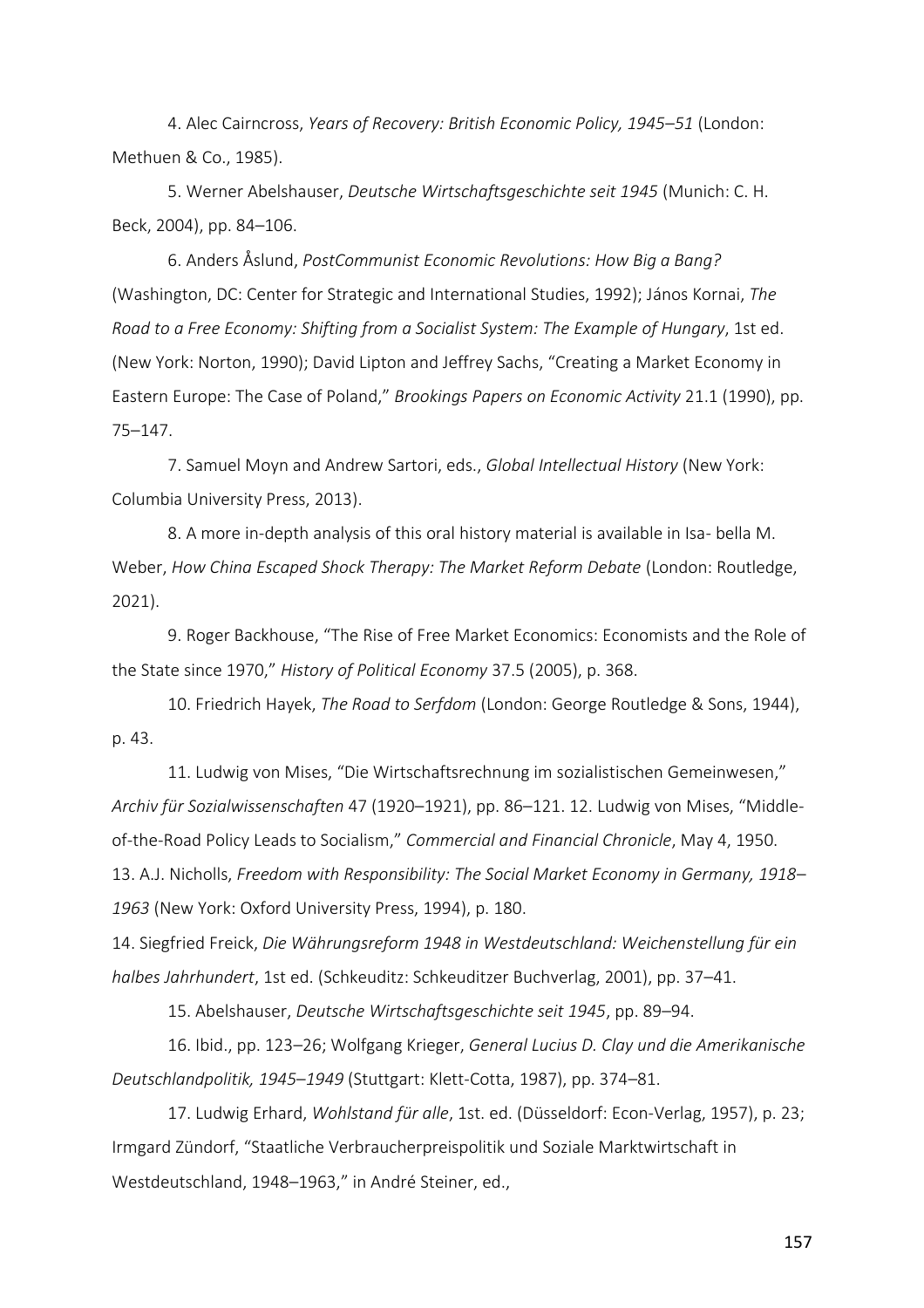*Preispolitik und Lebensstandard: Nationalsozialismus, DDR und Bundesrepublik im Vergleich* (Cologne: Böhlau, 2006), pp. 134–36.

18. Milton Friedman, *Friedman on Galbraith and on Curing the British Dis ease*  (London: Institute of Economic Affairs, 1977), p. 45, emphasis added.

19. Irmgard Zündorf, *Der Preis der Marktwirtschaft: Staatliche Preispolitik und Lebensstandard in Westdeutschland, 1948 bis 1963* (Stuttgart: Steiner, 2006), pp. 147–57.

20. Ibid., p. 131.

21. Ibid., pp. 61–62.

22. Ibid.

23. Ibid., pp. 62–63.

24. Abelshauser, *Deutsche Wirtschaftsgeschichte seit 1945*, pp. 154–74.

25. Carl Riskin, *China's Political Economy: The Quest for Development since 1949* (Oxford: Oxford University Press, 1987), pp. 163–64.

26. 复旦大学资本主义国家经济研究所《战后西德经济》编写组 (Editorial group for the West German postwar economy at Fudan University's Institute for Research on Capitalist Countries, the West German postwar economy) (Shang- hai: Shanghai People's Press, 1975).

27. K. K. Fung, "Editor's Introduction," in K. K. Fung, ed., *Social Needs versus Economic Efficiency in China: Sun Yefang's Critique of Socialist Economics* (Armonk: M. E. Sharpe, 1982), pp. xiii–xxx; Sun Yefang, "The Role of 'Value,'" in ibid., pp. 36–81; Eckard Garms, foreword to Eckard Garms, ed., *Wirtschafts reform in China: Chinesische Beiträge zur Theoriediskussion von Sun Yefang u.a.* (Hamburg: Institut für Asienkunde, 1980), pp. 7–30; Cyril Chihren Lin, "The Reinstatement of Economics in China Today," *China Quarterly* 85 (1981), pp. 1–48; Liu Guoguang and Zhao Renwei, "Relationship between Planning and the Market Under Socialism," in G. C. Wang, ed., *Economic Reform in the PRC: In Which China's Economists Make Known What Went Wrong, Why, and What Should Be Done About It*  (Boulder: Westview Press, 1982), pp. 89–104.

28. Deng Xiaoping, "We Can Develop a Market Economy under Socialism, November 26, 1979," in *Selected Works of Deng Xiaoping, Volume 2 (1975*–*1982)* (Beijing: Foreign Languages Press, 1984), https://dengxiaopingworks.wordpress.com/2013/02/25/we-candevelop-a-market-economy-under-socialism. 29. Alfred Müller-Armack, *Genealogie der*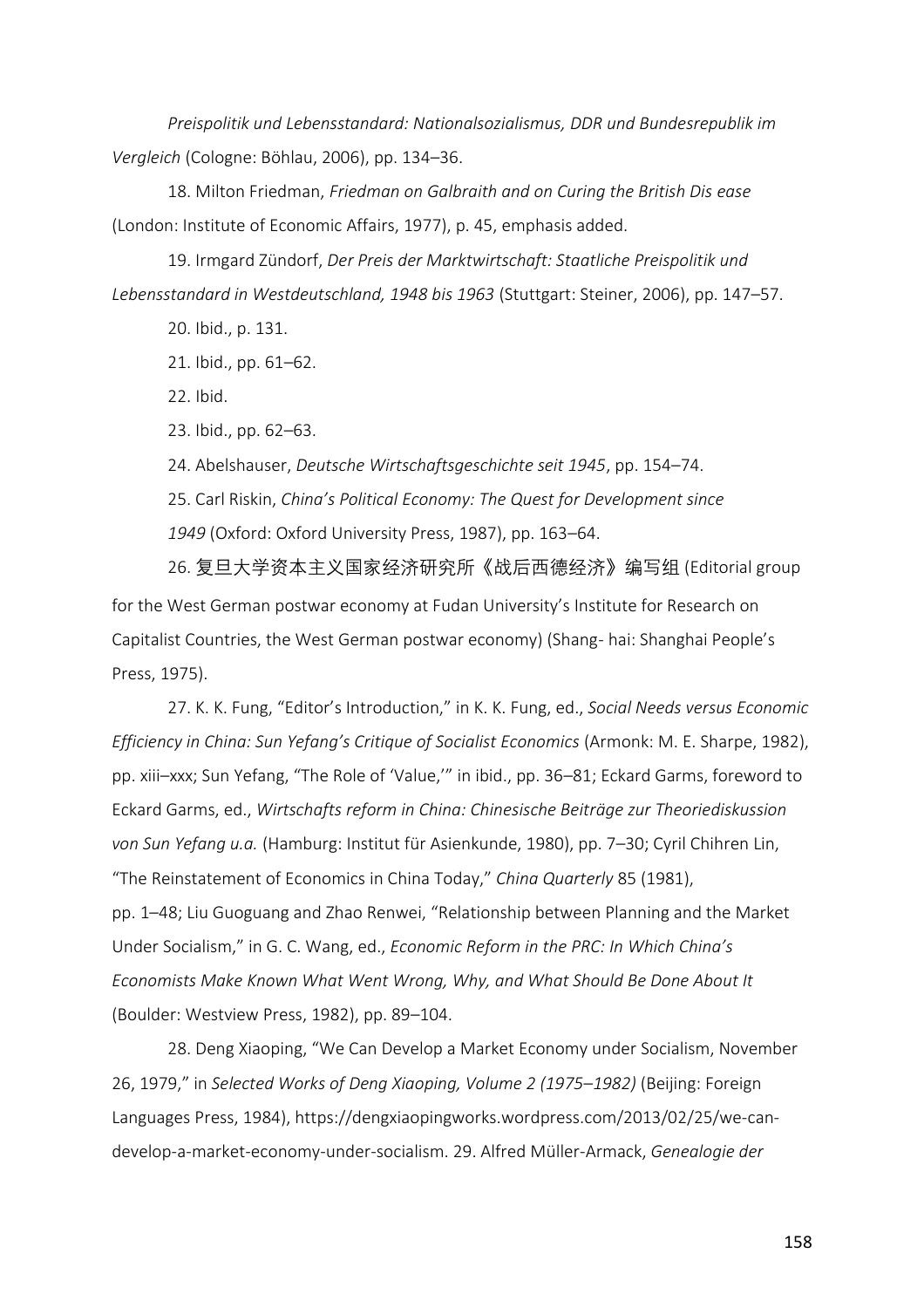*Sozialen Marktwirtschaft: Frühschriften und weiterführende Konzepte* (Bern: Paul Haupt, 1974), p. 30.

30. Martin Albers, *Britain, France, West Germany and the People's Republic of China, 1969*–*1982: The European Dimension of China's Great Transition* (London: Palgrave Macmillan, 2016), p. 190; Gu Mu, "关于访问欧洲五国的情况报告 (Report about a delegation to five countries in Europe)," in *Documents of the Chinese Communist Party* 1 (2009), pp. 28–36.

31. Susan L. Shirk, *The Political Logic of Economic Reform in China* (Berkeley: University of California Press, 1993), p. 39; Alexander Pantsov and Steven I. Levine, *Deng Xiaoping: A Revolutionary Life* (Oxford: Oxford University Press, 2015), pp. 341–45.

32. Fritjof Meyer, "Fröhlich und ausgeglichen," *Der Spiegel*, April 5, 1982, https://www.spiegel.de/politik/froehlich-und-ausgeglichen-a-d9dce 4eb-0002-0001-0000- 000014341642; Ulli Kulke, "Ein undiplomatischer Diplomat und die Freiheitsliebe," *Die Welt*, April 9, 2007, https://www.welt.de/ politik/article800571/Ein-undiplomatischer-Diplomatund-die-Freiheitsliebe.html.

33. Eckart Conze, Norbert Frei, Peter Hayes, and Moshe Zimmermann, *Das Amt und seine Vergangenheit: Deutsche Diplomaten im Dritten Reich und in der Bundesrepublik*  (Munich: Karl Blessing, 2010), p. 702.

34. Kulke, "Ein undiplomatischer Diplomat und die Freiheitsliebe."

35. Albers, *Britain, France, West Germany and the People's Republic of China, 1969*– *1982*, pp. 195, 296; Rudy Maxa, "Gott im Himmel! If Engels Only Knew!," *Washington Post*, October 21, 1979, https://www.washingtonpost.com/archive /lifestyle/magazine/1979/10/21/gott-im-himmel-if-engels-only-knew/2912f92e -6906-44fc-8fe6-f6b557f23cc6.

36. Stephan Pühringer, "Think Tank Networks of German Neoliberalism: Power Structures in Economics and Economic Policies in Post-War Germany," *ICAE Working Paper Series* no. 53 (2016), p. 13.

37. Martin Werding, "Gab es eine neoliberale Wende?: Wirtschaft und Wirtschaftspolitik in der Bundesrepublik Deutschland ab Mitte der 1970er Jahre," *Vierteljahrshefte für Zeitgeschichte* 56.2 (2008), pp. 303–21.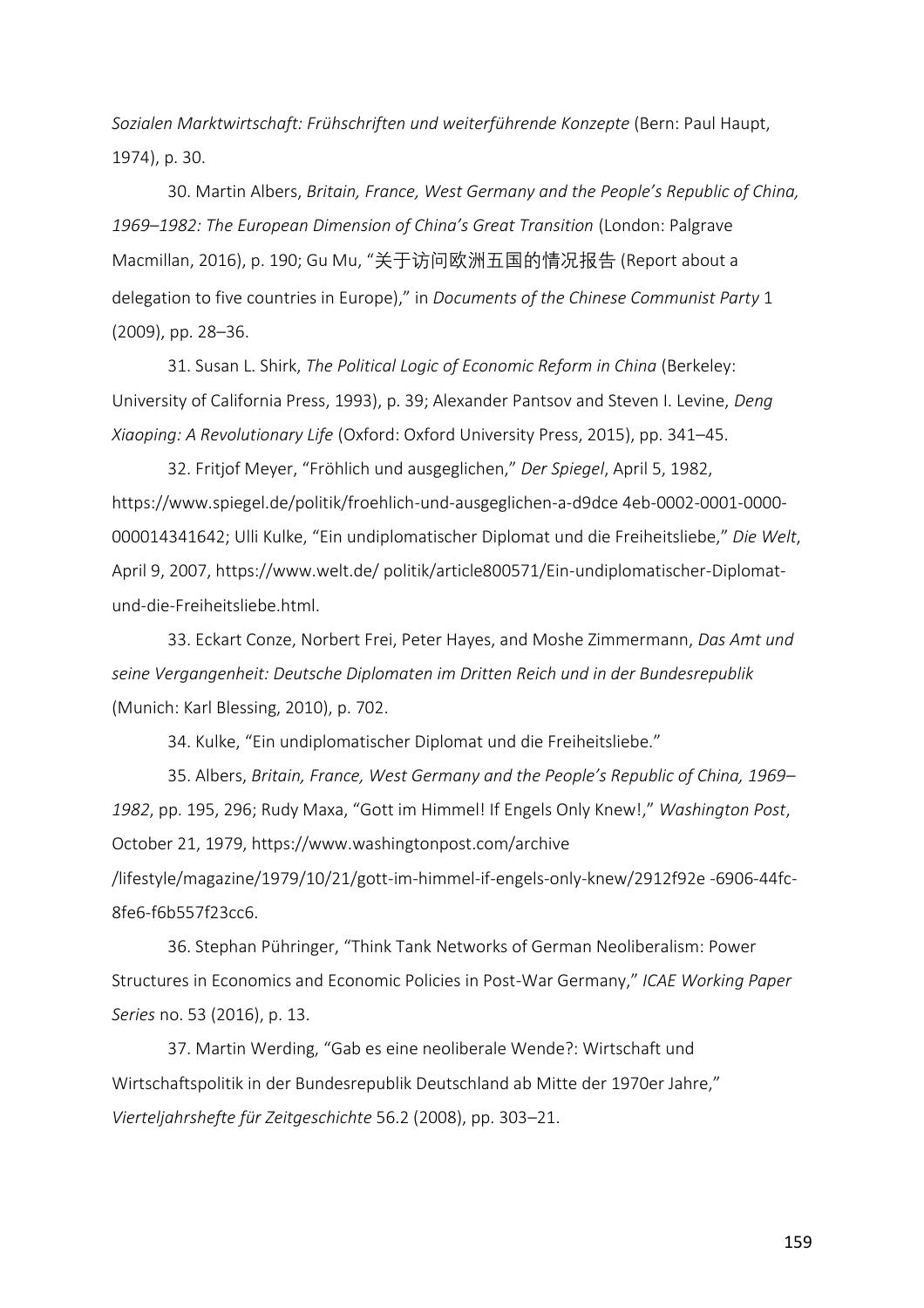38. Albers, *Britain, France, West Germany and the People's Republic of China, 1969*– *1982*, p. 195.

39. Ibid., p. 252.

40. Quoted in ibid., p. 195.

41. See Weber, *How China Escaped Shock Therapy*.

42. This section is based on one of Engels's speeches in China on West German economic development that was published upon his return in German in the May 21, 1979 issue of the *Wirtschaftswoche*, the magazine of which Engels was the editor in chief. A Chinese translation came out in the journal *European Research* five years later, when the question of price reform was hotly debated among political leaders and economists. Wolfram Engels, "联邦德国三十 年的经济发展 (30 years of economic development in federal Germany)," *European Research* 6 (1984), pp. 37–42.

43. Albers, *Britain, France, West Germany and the People's Republic of China, 1969*– *1982*, p. 196; Armin Gutowski, "西德经济学家古托夫斯基教授讲演:战后西德经济的 恢复 和发展 (West German economist Gutowski's speech: The recovery and development of the postwar West German economy)," *World Economy* 4 (1979), pp. 36–39; Renate Merklein, "China ist derzeit ein grosses Laboratorium," *Der Spiegel*, December 1, 1980, https://www.spiegel.de/wirtschaft/china-ist -derzeit-ein-grosses-laboratorium-a-3ad76b2f-0002-0001-0000-000014332767.

44. Kulke, "Ein undiplomatischer Diplomat und die Freiheitsliebe." The Xue Muqiao chronicle contains detailed information on the dates and proce- dures of Gutowski's visits to China. Fan Shitao, 薛 暮 桥 年 谱 [Xue Muqiao chronicle] (Beijing: n.p., forthcoming).

45. Gutowski, "西德经济学家古托夫斯基教授讲演:战后西德经济的恢复和发展," p. 38.

46. Armin Gutowski, "西德古托夫斯基教授对我国经济和财政金融问题提出的咨 询意见 (West German Gutowski's advice on China's economy and finance),"*Finance Research*  2 (1982), pp. 9–14.

47. Gutowski, "西德经济学家古托夫斯基教授讲演:战后西德经济的恢复和发展," p. 38.

48. Armin Gutowski, foreword to Armin Gutowski, ed., *Sozialismus in China: Erfolge, Fehlschläge, Reformperspektiven* (Hamburg: Weltarchiv, 1982), p. 14.

160